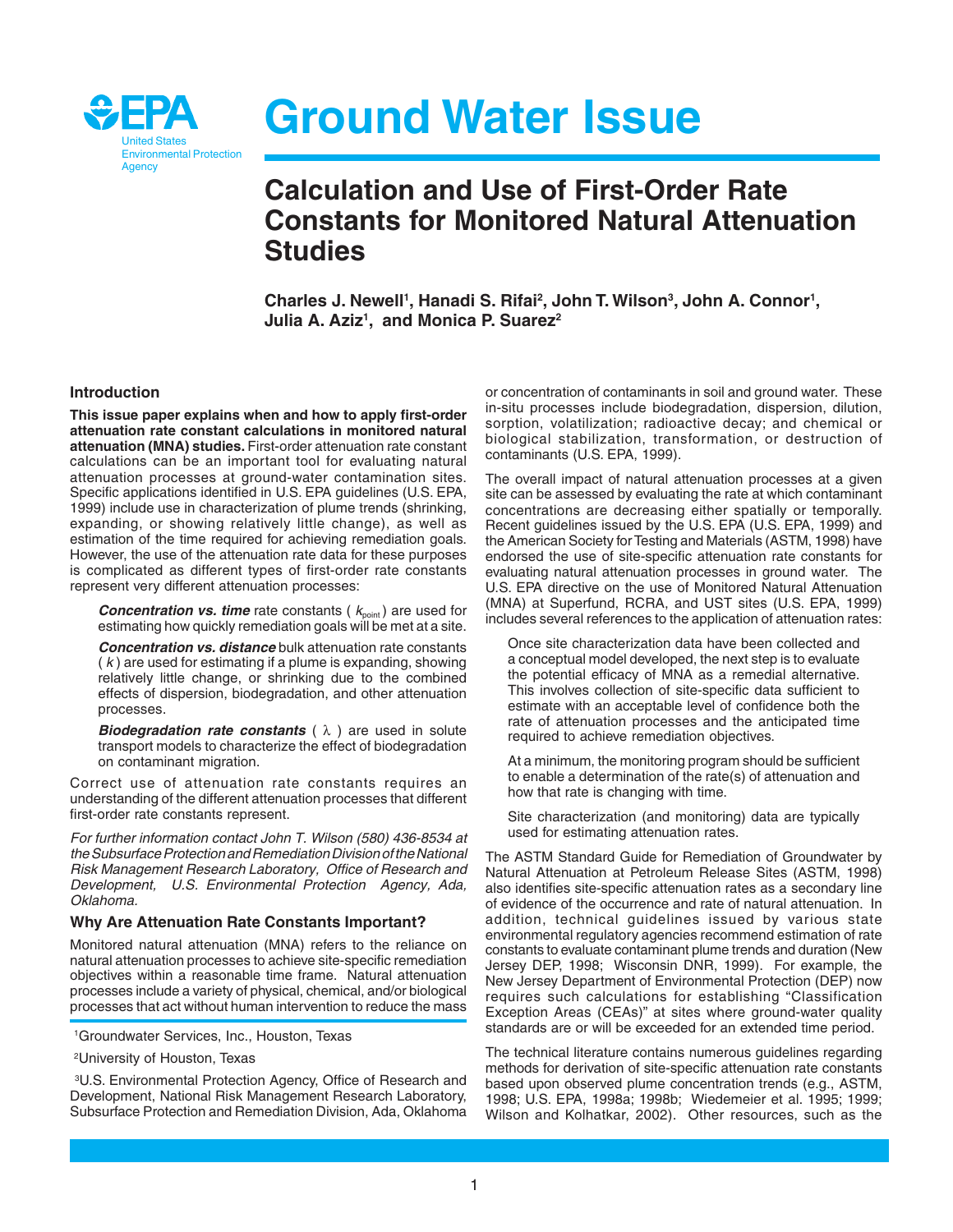BIOSCREEN and BIOCHLOR natural attenuation models (Newell et al., 1996; Aziz et al., 2000), include use of first-order rate constants for simulating the attenuation of dissolved contaminants once they leave the source and the attenuation of the source itself. However, many of these references do not clearly distinguish between the different types of rate constants and their appropriate application in evaluation of natural attenuation processes. The objective of this paper is to address this gap by briefly describing the derivation, significance, and appropriate use of three key types of attenuation rate constants commonly employed in natural attenuation studies.

#### **Key Point:**

Rate calculations can help those performing MNA studies evaluate the contribution of attenuation processes and the anticipated time required to achieve remediation objectives. There are different types of rate calculations, however, and it is important to use the right kind of rate constant for the right application.

#### **Types of First-Order Attenuation Rate Constants**

In general, there are three different types of first-order attenuation rate constants that are in common use:

**Concentration vs. Time Attenuation Rate Constant**, where a rate constant, in units of inverse time (e.g., per day), is derived as the slope of the natural log concentration vs. time curve measured at a selected monitoring location (Figure 1).



**Figure 1.** Determining concentration vs. time rate constant  $(k_{\text{point}})$ .

**Concentration vs. Distance Attenuation Rate Constant**, where a rate constant, in units of inverse time (e.g., per day), is derived by plotting the natural log of the concentration vs. distance and (if determined to match a first-order pattern) calculating the rate as the product of the slope of the transformed data plot and the ground-water seepage velocity (Figure 2).



**Figure 2.** Determining concentration vs. distance rate constant  $(k)$ .

**Biodegradation Rate Constant.** The "biodegradation rate constant"  $(\lambda)$  in units of inverse time (e.g., per day) can be derived by a variety of methods, such as comparison of contaminant transport vs. transport of a tracer, or more commonly, calibration of solute transport model to field data (Figure 3).



**Figure 3.** Determining biodegradation rate constant ( λ ).

#### **Distinctions Between Rate Constants**

To interpret the past behavior of plumes, and to forecast their future behavior, it is necessary to describe the behavior of the plume in both space and time. It is necessary to collect long-term monitoring data from wells that are distributed throughout the plume. Concentration vs. Time Rate Constants describe the behavior of the plume at one point in space; while Concentration vs. Distance Rate Constants describe the behavior of the entire plume at one point in time. The Biodegradation Rate Constant is usually applied over both time and space, but only applies to one attenuation mechanism. Standard practice for the environmental industry finds applications for each of these rate constants. Under appropriate conditions, each of the three constants can be employed to assist in site-specific evaluation and quantification of natural attenuation processes. Each of these terms is identified as an "attenuation rate." Because they differ in their significance and appropriate application, it is important to understand the potential for misapplication of each type of rate as summarized below:

Concentration vs. Time Rate Constants: A rate constant derived from a concentration vs. time (C vs. T) plot at a single monitoring location provides information regarding the potential plume lifetime at that location, but cannot be used to evaluate the distribution of contaminant mass within the ground-water system. The C vs. T rate constant at a location within the source zone represents the persistence in source strength over time and can be used to estimate the time required to reach a remediation goal at that particular location. To adequately assess an entire plume, monitoring wells must be available that adequately delineate the entire plume, and an adequate record of monitoring data must be available to calculate a C vs. T plot for each well. At most sites, the rate of attenuation in the source area (due to weathering of residual source materials such as NAPLs) is slower than the rate of attenuation of materials in ground water, and concentration profiles in plumes tend to retreat back toward the source over time. In this circumstance, the lifecycle of the plume is controlled by the rate of attenuation of the source, and can be predicted by the C vs. T plots in the most contaminated wells. At some sites, the rate of attenuation of the source is rapid compared to the rate of attenuation in ground water. This pattern is most common when contaminants are readily soluble in ground water and when contaminants are not biodegraded in ground water. In this case, the rate of attenuation of the source as predicted by a C vs. T plot will underestimate the lifetime of the plume.

Concentration vs. Distance Rate Constants: Attenuation rate constants derived from concentration vs. distance (C vs. D)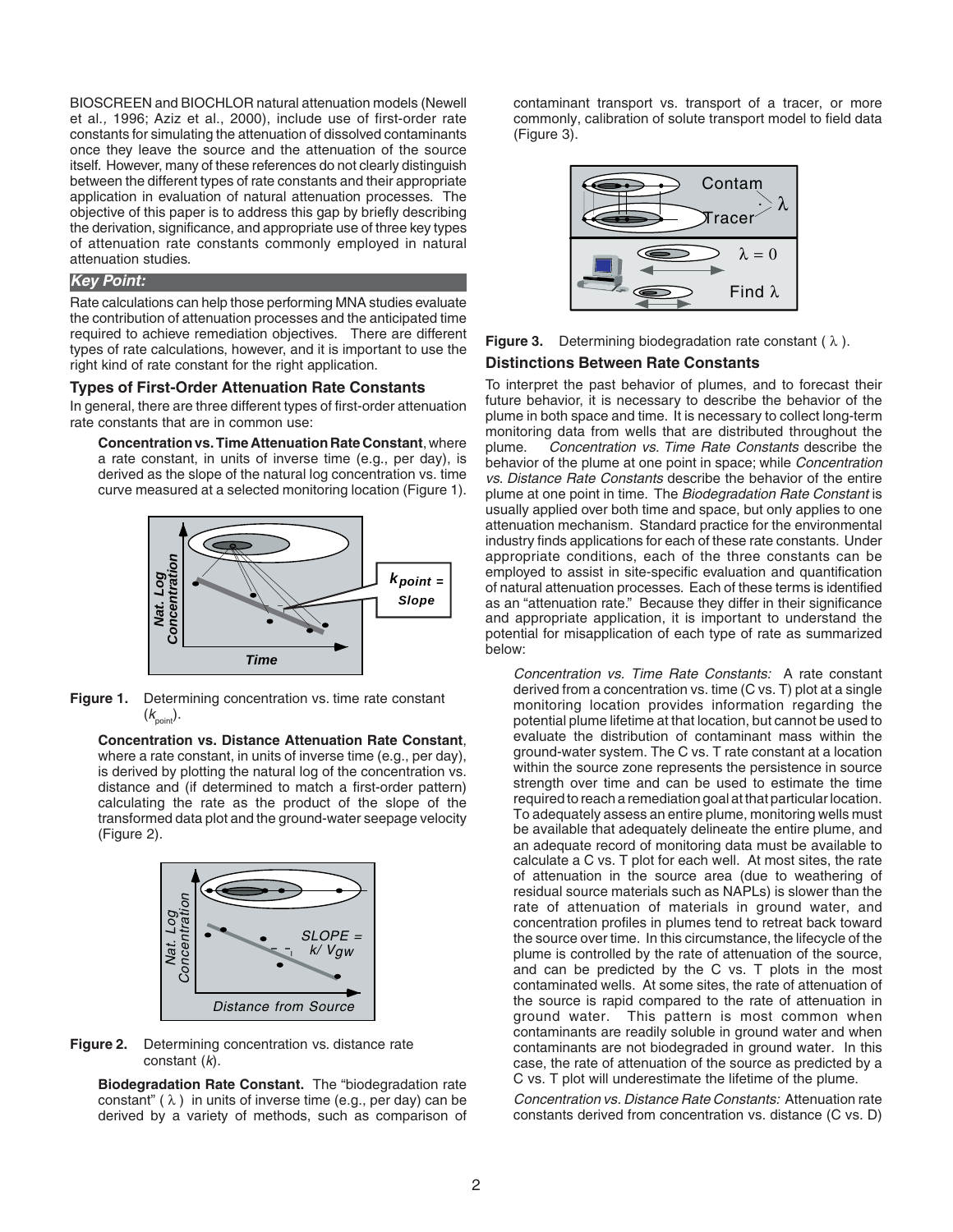plots serve to characterize the distribution of contaminant mass within *space* at a given point in time. A single C vs. D plot provides no information with regard to the variation of dissolved contaminant mass over time and, therefore, cannot be employed to estimate the time required for the dissolved plume concentrations to be reduced to a specified remediation goal. This rate constant incorporates all attenuation parameters (sorption, dispersion, biodegradation) for dissolved constituents after they leave the source. Use of the rate constant derived from a C vs. D plot (i.e., characterization of contaminant mass over space) for this purpose (i.e., to characterize contaminant mass over time) will provide erroneous results. The C vs. D-based rate constant indicates how quickly dissolved contaminants are attenuated once they leave the source but provides no information on how quickly a residual source zone is being attenuated. Note that most sites with organic contamination will have some type of continuing residual source zone, even after active remediation (Wiedemeier et al., 1999), making the C vs. D rate constant inappropriate for estimating plume lifetimes for most sites.

Biodegradation Rate Constant: Another type of error occurs if a C vs. D rate constant is used as the biodegradation rate term  $(\lambda)$  in a solute transport model. The attenuation rate constant derived from the C vs. D plot already reflects the combined effects of contaminant sorption, dispersion, and biodegradation. Consequently, use of a C vs. D rate constant as the biodegradation rate within a model that separately accounts for sorption and dispersion effects will significantly overestimate attenuation effects during ground-water flow.

These examples serve to illustrate the need to ensure an appropriate match between the significance and use of each rate constant. Further guidelines regarding derivation and use of attenuation rate constants are provided below.

#### **Key Point:**

There are three general types of first-order rate constants that are commonly used for MNA studies: (1) Concentration vs.Time, (2) Concentration vs. Distance, and (3) Biodegradation.

#### **Rate Constants vs. Half-Lives**

Both first-order rate constants and attenuation half-lives represent the same process, first-order decay. Some environmental professionals prefer to use rate constants (in units of per time) to describe the first-order decay process, while others prefer half-lives. These two terms are linearly related by:

Rate constant =  $0.693 /$  [ half-life ] and Half-life =  $0.693 /$  [ rate constant ]

For example, a 2 year half-life is equivalent to a first-order rate constant of 0.35 per year. This document describes the firstorder decay process in terms of rate constants instead of halflives.

#### **Key Point:**

Rate constants and half-lives represent the same first-order decay process, and are inversely related.

#### **Appropriate Use of Attenuation Rate Constants in Natural Attenuation Studies**

Attenuation rate constants may be used for the following three purposes in natural attenuation studies:

**Plume Attenuation**: Demonstrate that contaminants are being attenuated within the ground-water flow system;

**Plume Trends**: Determine if the affected ground-water plume is expanding, showing relatively little change, or shrinking; and

**Plume Duration**: Estimate the time required to reach groundwater remediation goals by natural attenuation alone.

Appropriate use of the various attenuation rate constants for evaluation of plume attenuation, trends, and duration is shown in Table 1.

As described in the U.S. EPA MNA Directive (U.S. EPA, 1999):

Site characterization (and monitoring) data are typically used for estimating attenuation rates. These calculated rates may be expressed with respect to either time or distance from the source.Time-based estimates are used to predict the time required for MNA to achieve remediation objectives and distance-based estimates provide an evaluation of whether a plume will expand, remain stable, or shrink.

To clarify the applicability of the various first-order decay rate constants, appropriate nomenclature is useful to indicate the significance of each term. For example, **point decay rates** (defined

| Table 1.<br>Summary of First-Order Rate Constants for Natural Attenuation Studies |
|-----------------------------------------------------------------------------------|
|-----------------------------------------------------------------------------------|

|                                                                              |                                                              |                                                                                                                        |                              | <b>Use of Rate Constant</b> |                            |
|------------------------------------------------------------------------------|--------------------------------------------------------------|------------------------------------------------------------------------------------------------------------------------|------------------------------|-----------------------------|----------------------------|
| <b>Rate Constant</b>                                                         | <b>Method of Analysis</b>                                    | <b>Significance</b>                                                                                                    | Plume.<br><b>Attenuation</b> | Plume<br>Trends?            | Plume,<br><b>Duration?</b> |
| Point Attenuation<br>Rate (Fig. 1)<br>$(k_{point}, time per year)$           | C vs. T Plot                                                 | Reduction in contaminant<br>concentration over time at a<br>single point                                               | NO <sup>*</sup>              | NO <sup>*</sup>             | <b>YES</b>                 |
| <b>Bulk Attenuation Rate</b><br>(Fig. 2)<br>(k; time per year)               | C vs. D Plot                                                 | Reduction in dissolved<br>contaminant concentration with<br>distance from source                                       | <b>YES</b>                   | NO <sup>*</sup>             | NO.                        |
| <b>Biodegradation Rate</b><br>(Fig. 3)<br>$(\lambda, \text{ time per year})$ | Model Calibration.<br><b>Tracer Studies.</b><br>Calculations | Biodegradation rate for<br>dissolved contaminants after<br>leaving source, exclusive of<br>advection, dispersion, etc. | <b>YES</b>                   | NO.                         | NO                         |

\* Note: Although assessment of an attenuation rate constant at a single location does not yield plume attenuation information, or plume trend information, an assessment of general trends of multiple wells over the entire plume is useful to assess overall plume attenuation and plume trends.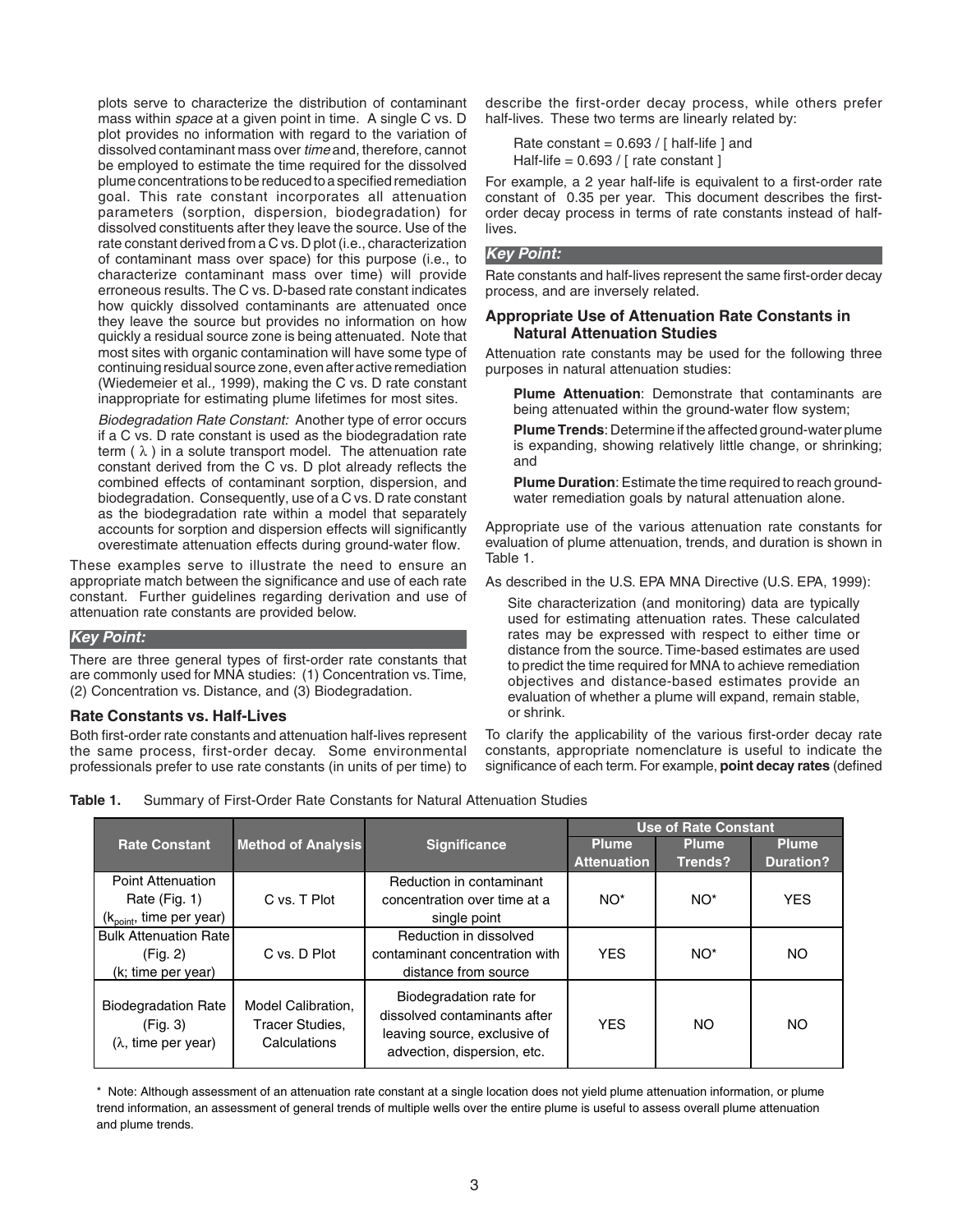as  $k_{\text{point}}$ ), derived from single well concentration vs. time plot, may be used to determine how long a plume will persist (Plume Duration). While concentration vs. time data at a single point in the plume are useful for determining trends at that location (i.e., are concentrations increasing, showing relatively little change, or declining), a rate constant calculated from concentration vs. time data at a single location cannot be used to estimate the trend of an entire plume.

**Bulk attenuation rates** (defined as k), derived from concentration vs. distance plots, can be used to indicate if a plume is expanding, showing relatively little change, or shrinking (Plume Trends).

**Biodegradation rates** ( λ ), modeling parameters which are specific to biodegradation effects and exclusive of dispersion, etc., can be used in appropriate solute transport models to indicate if a plume is expanding, showing relatively little change, or shrinking (Plume Trends).

For each of these first-order decay rate parameters, Table 2 summarizes information on the derivation and appropriate use as well as providing representative values. In summary, different types of first-order attenuation rate calculations are available to help evaluate natural attenuation processes at contaminated ground-water sites. These different types of rate constants represent different types of attenuation processes, therefore, the right type of rate constant should be used for the right purpose.

Examples 1-3 illustrate how the three types of rate constants are calculated and applied.

#### **Key Point:**

In general, all three types of rate constants are useful indicators that attenuation is occurring. Concentration vs. time rate constants  $(k_{\text{point}})$  can be used to estimate the duration of contamination at a particular location. Concentration vs. time rate constants for wells encompassing the entire plume can be used to identify overall trends and predict the duration of the plume. Concentration vs. distance rate constants  $(k)$  and biodegradation rate constants  $(\lambda)$  can be used to project the rate of attenuation of contaminants along the flow path in ground water, and predict the spatial extent of the plume.

Tables 1 and 2 provide more detail on use, calculations, and analysis of the three types of rate constants. Examples 1-3 illustrate the use and application of the three types of rate constants.

#### **Other Types of Rate Constants**

Mass-Based Rate Constants. The previous discussion focused on concentration-based rates. It is also possible to calculate mass vs. time rate constants and mass vs. distance rate constants. In practice, these rates would be very similar to the concentrationbased rates.

**Mass vs.Time Rate Constant.** This constant compares changes in the total mass of contaminants in the plume over time. A Thiessen polygon network can be used to weight the concentration data from all the available wells at a site to derive a comprehensive estimate of the mass of contaminants in the plume at any particular round of sampling. Mass vs. time decay rates (in units of inverse time) are estimated by plotting the natural log of total dissolved mass as a function of time and estimating the slope of the line. This rate is similar to the concentration vs. time rate and since it accounts for the entire plume, it is a good indicator of how long a plume will persist. Many plumes change flow direction over time, making it difficult to identify a stable centerline. Estimates based on the entire plume are less subject to errors caused by changes

in flow direction. See Hyman and DuPont, 2001 and DuPont et al.,1998 for discussion and details of the methods.

**Mass Flux vs. Distance Rate Constant.** A mass vs. distance decay rate (in units of inverse time) can be calculated by plotting the natural log of mass flux through different transects perpendicular to the flow as a function of distance from the source and multiplying the slope of the best-fit line by the seepage velocity. Comparable to the bulk attenuation rate, this type of rate can be used to indicate if a plume is expanding, showing relatively little change, or shrinking. See Einarson and Mackay, 2001 for examples of mass flux calculations. Another method for calculating mass loss rates is described by the Remediation Technologies Development Forum (RTDF, 1997).

**Mass Flux-Based Biodegradation Rate Constant**. Mass fluxes across plume transects can be further analyzed to determine whether the observed mass loss spatially and temporally can be attributed to biodegradation and/or source decay. For this purpose, the mass flux across the source area is compared to the mass flux through the next downgradient section. Theoretically, mass fluxes at the downgradient transect should mimic the trends observed in the source transect if source decay, sorption, and dispersion were the only mass reduction attenuation mechanisms. If there is additional mass loss, it can only be attributed to biodegradation since the other processes are already accounted for in the mass flux calculation. Once the actual mass loss attributable to biodegradation has been determined, it is plotted as a function of time and a biodegradation rate is estimated using linear regression or a first-order decay model fit to the data. See Borden et al. (1997) and Semprini et al. (1995) for examples of biodegradation rates calculated from mass flux across transects.

Mass-based rate constants are not often used in practice due to the data needs for mass estimates including a dense well network as well as localized gradients, conductivity measurements, and aquifer thickness at monitoring points.

Average-Plume Concentration Rate Constants. Some researchers and practitioners have calculated rate constants for the change in average plume concentration. This rate constant reflects primarily the change in source strength over time.

#### **Effect of Residual NAPL on Point Decay Rate Constant**

When a monitoring well is screened across an interval that contains residual NAPL, and when the rate of weathering of the NAPL is slow, the well water may sustain high concentrations of contaminants over long periods of time.

#### **Effect of NA Processes on Rate Constants**

Natural attenuation processes include a variety of physical, chemical, or biological processes that act without human intervention to reduce the mass or concentration of contaminants in soil and ground water. These in-situ processes include biodegradation, dispersion, dilution, sorption, volatilization, radioactive decay, and chemical or biological stabilization, transformation, or destruction of contaminants (U.S. EPA, 1999).

Each of these processes influences contaminant concentrations in soil and ground water both spatially and temporally at a site. Contaminant concentrations in ground water are reduced as they travel downgradient from the source. Subject to source degradation, contaminant concentrations will also be reduced with time at any given distance downgradient from the source. These concepts are illustrated in Appendices II and III. The data in Appendix II illustrate the change in contaminant concentrations downgradient from the source at a hypothetical site in response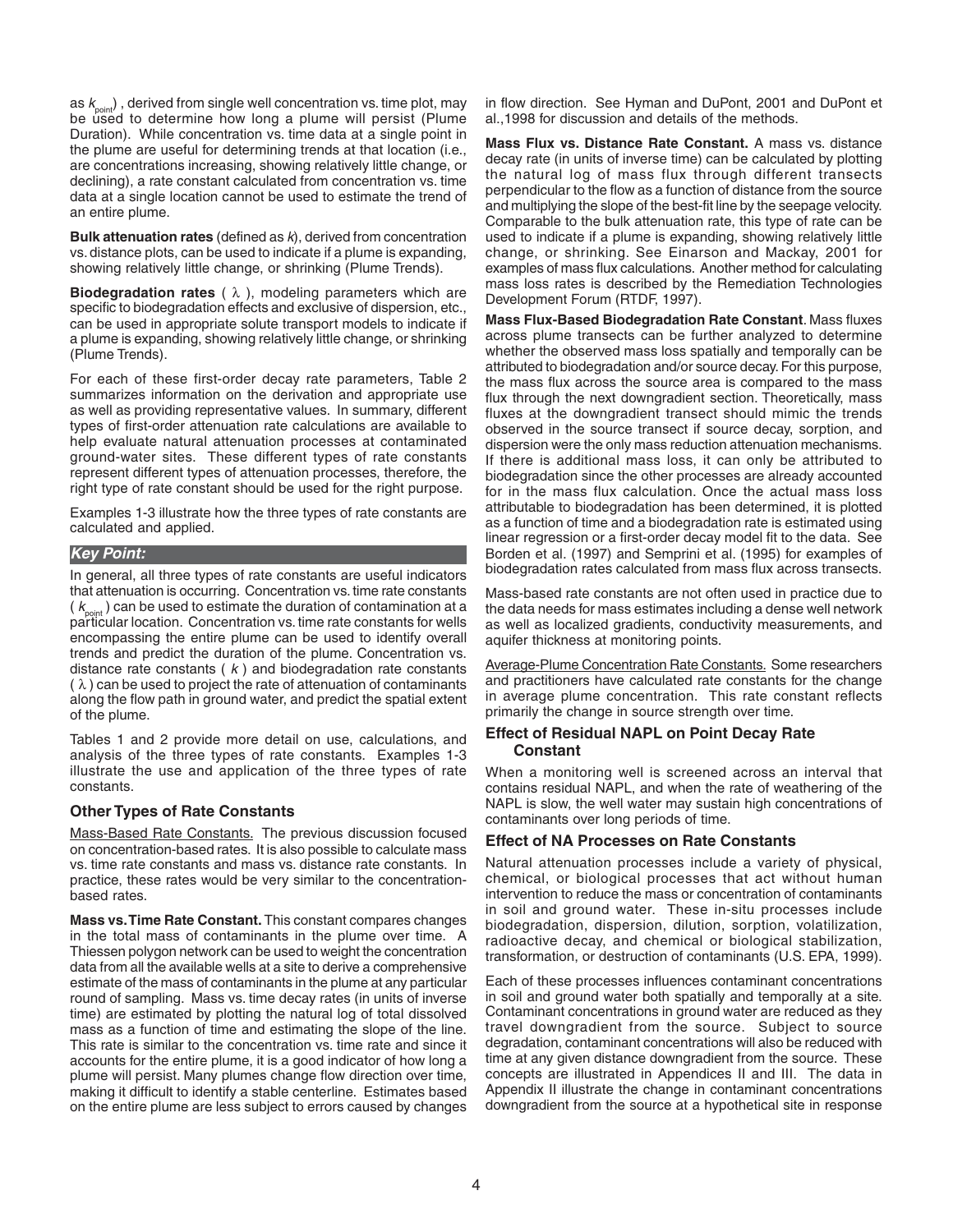to the different attenuation processes. It can be clearly seen from Appendix II that contaminant concentrations downgradient from source areas are attenuated due to dispersion, sorption, biodegradation and source decay.The data in Appendix III illustrate the change in contaminant concentrations with time at two points downgradient from the source at the hypothetical site (one point near the source and the other point at the leading edge of the plume). As can be seen from Appendix III, contaminant concentrations near the source will attenuate with time only if source decay is occurring. While source decay is also important for the leading edge of the plume, maximum contaminant concentrations in that zone are significantly attenuated from their source concentration counterparts due to biodegradation, sorption, and dispersion.

#### **Uncertainty in Rate Calculations**

Rate calculations can be affected by uncertainty from a number of sources, such as the design of the monitoring network, seasonal variations, uncertainty in sampling methods and lab analyses, and the heterogeneity in most ground-water plumes. Appendix I discusses uncertainty in rate calculations and provides methods for managing this uncertainty.

ORD has developed software (RaCES) to extract rate constants from field data. This software is intended to facilitate an evaluation of the uncertainty associated with the projections made by computer models of the future behavior of plumes of contamination in ground water. The software is available from The Ecosystem Research Division of the National Exposure Research Laboratory in Athens, Georgia (Budge et al., 2003).

#### **Notice**

The U.S. Environmental Protection Agency through its Office of Research and Development funded and managed the research described here under Contract No. 68-C-99-256 to Dynamac Corporation. It has been subjected to the Agency's peer and administrative review and has been approved for publication as an EPA document. Mention of trade names or commercial products does not constitute endorsement or recommendation for use.

#### **Quality Assurance Statement**

All research projects making conclusions or recommendations based on environmental data and funded by the U.S. Environmental Protection Agency are required to participate in the Agency Quality Assurance Program. This project did not involve the collection or use of environmental data and, as such, did not require a Quality Assurance Project Plan.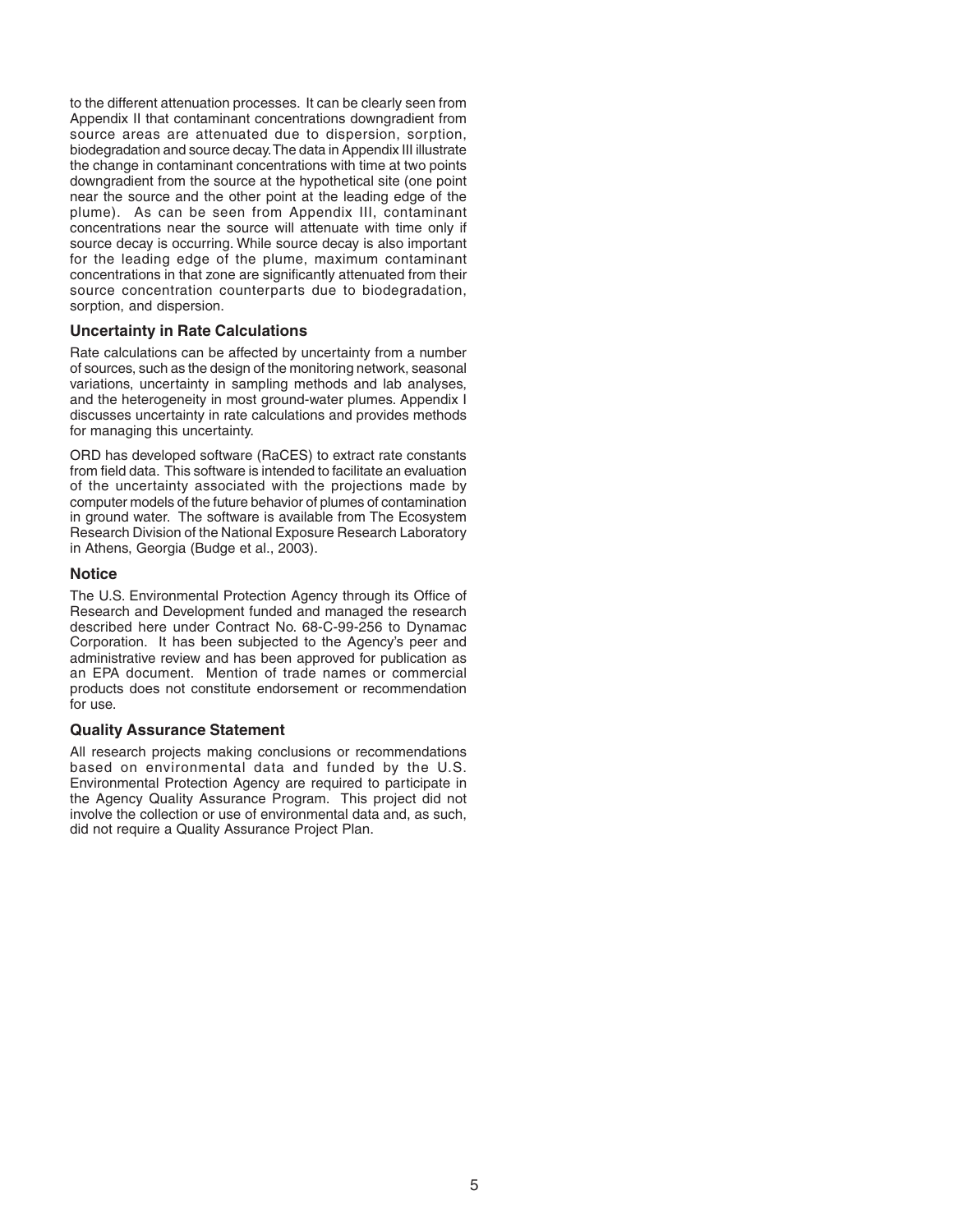# **Table 2.** Quick Reference Summary of Three Types of Attenuation Rate Constants

|                                                                                    | Point Decay Rate Constant (Kpoint)                                                                                                                                                                                                                                                                                                                                                                                                                                                                                           | <b>Bulk Attenuation Rate Constant (k)</b>                                                                                                                                                                                                                                                                                                                                                                                                                                                                                                                                                                | Biodegradation Rate Constant ( $\lambda$ )                                                                                                                                                                                                                                                                                                                                                                                                                                                                                                                                                                                                                                                                                                                  |
|------------------------------------------------------------------------------------|------------------------------------------------------------------------------------------------------------------------------------------------------------------------------------------------------------------------------------------------------------------------------------------------------------------------------------------------------------------------------------------------------------------------------------------------------------------------------------------------------------------------------|----------------------------------------------------------------------------------------------------------------------------------------------------------------------------------------------------------------------------------------------------------------------------------------------------------------------------------------------------------------------------------------------------------------------------------------------------------------------------------------------------------------------------------------------------------------------------------------------------------|-------------------------------------------------------------------------------------------------------------------------------------------------------------------------------------------------------------------------------------------------------------------------------------------------------------------------------------------------------------------------------------------------------------------------------------------------------------------------------------------------------------------------------------------------------------------------------------------------------------------------------------------------------------------------------------------------------------------------------------------------------------|
| <b>USED FOR:</b>                                                                   | <b>Plume Duration Estimate.</b> Used to<br>estimate time required to meet a<br>remediation goal at a particular point<br>within the plume. If wells in the source<br>zone are used to derive $k_{\text{point}}$ , then this<br>rate can be used to estimate the time<br>required to meet remediation goals for<br>the entire site. $k_{\text{point}}$ should not be<br>used for representing biodegradation of<br>dissolved constituents in ground-water<br>models (use $\lambda$ as described in the right<br>hand column). | <b>Plume Trend Evaluation.</b> Can be used<br>to project how far along a flow path a<br>plume will expand. This information can<br>be used to select the sites for monitoring<br>wells and plan long-term monitoring<br>strategies. Note that $k$ should not be<br>used to estimate how long the plume will<br>persist except in the unusual case where<br>the source has been completely<br>removed, as the source will keep<br>replenishing dissolved contaminants in<br>the plume.                                                                                                                    | Plume Trend Evaluation. Can be<br>used to indicate if a plume is still<br>expanding, or if the plume has reached<br>a dynamic steady state. First calculate $\lambda$ ,<br>then enter $\lambda$ into a fate and transport<br>model and run the model to match<br>existing data. Then increase the<br>simulation time in the model and see if<br>the plume grows larger than the plume<br>simulated in the previous step. Note<br>that $\lambda$ should not be used to estimate<br>how long the plume will persist except in<br>the unusual case where the source has<br>been completely removed.                                                                                                                                                            |
| <b>REPRESENTS:</b>                                                                 | Mostly the change in source strength<br>over time with contributions from other<br>attenuation processes such as<br>dispersion and biodegradation. $k_{\text{point}}$ is<br>not a biodegradation rate as it<br>represents how quickly the source is<br>depleting. In the rare case where the<br>source has been completely removed<br>(for a discussion of source zones, see<br>Wiedemeier et al., 1999), $k_{\text{point}}$ will<br>approximate $k$ .                                                                       | Attenuation of dissolved constituents due<br>to all attenuation processes (primarily<br>sorption, dispersion, and biodegradation).                                                                                                                                                                                                                                                                                                                                                                                                                                                                       | The biodegradation rate of dissolved<br>constituents once they have left the<br>source. It does not account for<br>attenuation due to dispersion or<br>sorption.                                                                                                                                                                                                                                                                                                                                                                                                                                                                                                                                                                                            |
| <b>HOW TO</b><br><b>CALCULATE:</b><br>Log<br><sub>Itration</sub><br>Nat.<br>Concen | Plot natural log of concentration vs.<br>time for a single monitoring point and<br>calculate $k_{\text{point}}$ = slope of the best-fit<br>line (ASTM, 1998). This calculation<br>can be repeated for multiple sampling<br>points and for average plume<br>concentration to indicate spatial trends<br>in $k_{\text{point}}$ as well.<br>$k$ point $=$<br>Slope<br><b>Time</b>                                                                                                                                               | Plot natural log of conc. vs. distance. If<br>the data appear to be first-order,<br>determine the slope of the natural log-<br>transformed data by:<br>1. Transforming the data by taking<br>natural logs and performing a linear<br>regression on the transformed data, or<br>2. Plotting the data on a semi-log plot,<br>taking the natural log of the y intercept<br>minus the natural log of the x intercept<br>and dividing by the distance between the<br>two points.<br>Multiply this slope by the contaminant<br>velocity (seepage velocity divided by the<br>retardation factor R) to get $k$ . | Adjust contaminant concentration by<br>comparison to existing tracer (e.g.,<br>chloride, tri-methyl benzenes) and then<br>use method for bulk attenuation rate<br>(see Wiedemeier et al., 1999); or<br>Calibrate a ground-water solute<br>transport computer model that includes<br>dispersion and retardation (e.g.,<br>BIOSCREEN, BIOCHLOR, BIOPLUME<br>III, MT3D) by adjusting $\lambda$ ; or<br>Use the method of Buscheck and<br>Alcantar (1995) (plume must be at<br>steady-state to apply this method). Note<br>this method is a hybrid between $k$ and $\lambda$<br>as the Buscheck and Alcantar method<br>removes the effects of longitudinal<br>dispersion, but does not remove the<br>effects of transverse dispersion from<br>their $\lambda$ . |
|                                                                                    | Note this calculation <i>does not</i> account<br>for any changes in attenuation<br>processes, particularly Dual-Equilibrium<br>Desorption (availability) which can<br>reduce the apparent attenuation rate at<br>lower concentrations (e.g., see Kan et<br>al., 1998).                                                                                                                                                                                                                                                       | Nat. Log<br>Concentration<br>$SLOPE =$<br>k/Vgw<br><b>Distance from Source</b>                                                                                                                                                                                                                                                                                                                                                                                                                                                                                                                           | Contam<br>$\mathsf{Trace}$ i<br>$\lambda = 0$<br>Find $\lambda$                                                                                                                                                                                                                                                                                                                                                                                                                                                                                                                                                                                                                                                                                             |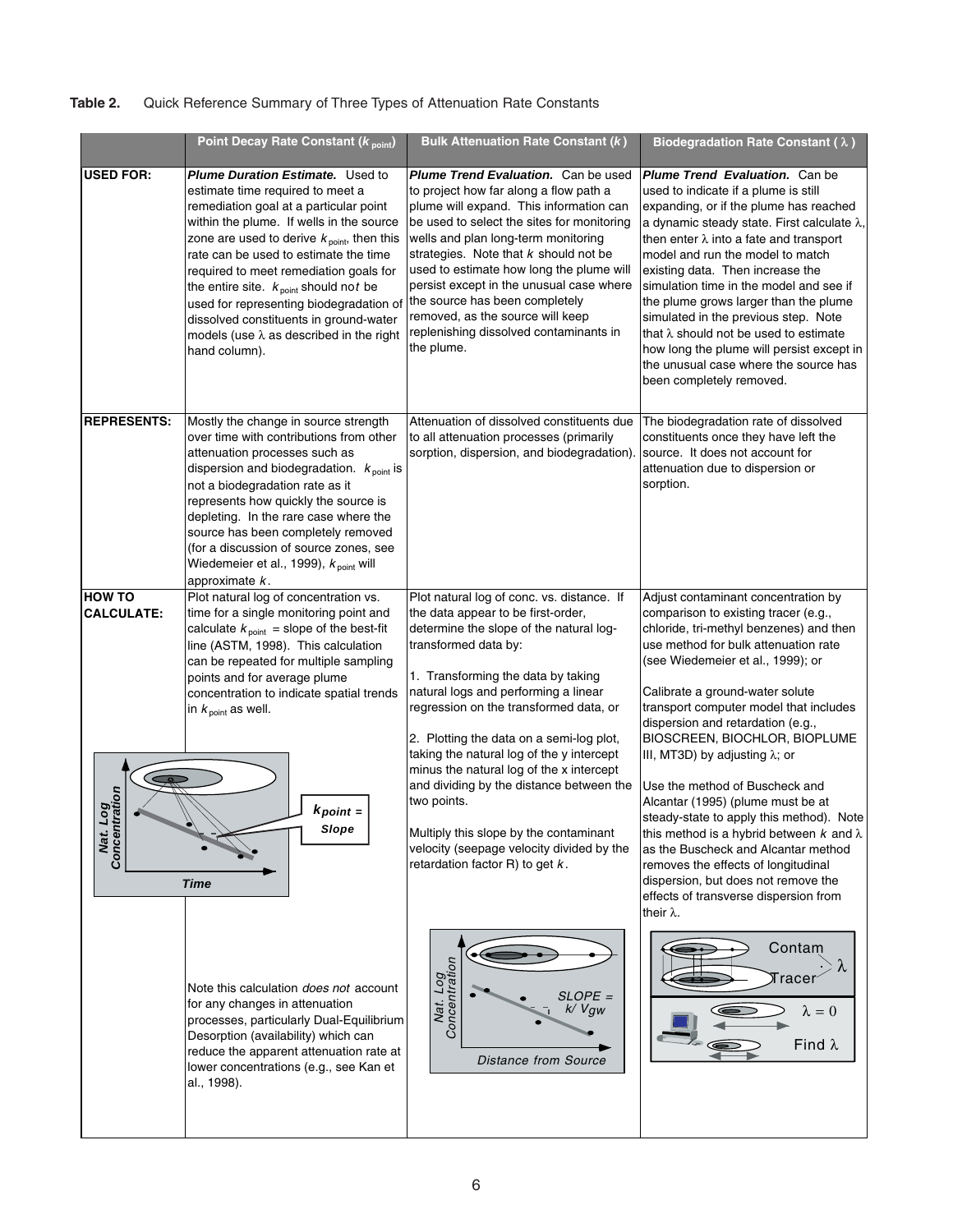#### **Table 2.** Continued...

|                                  | <b>Point Decay Rate Constant (k point)</b>                                                                                                                                                                                                                                                                                                                                                                                                                                                                                                                                                                                                                                                                                                                                              | <b>Bulk Attenuation Rate Constant (k)</b>                                                                                                                                                                                                                                                                                                                                                                                                                                                                                                                                                                                                                                                                                                                                                                                                                                                                                                                                    | Biodegradation Rate Constant (λ)                                                                                                                                                                                                                                                                                                                                                |
|----------------------------------|-----------------------------------------------------------------------------------------------------------------------------------------------------------------------------------------------------------------------------------------------------------------------------------------------------------------------------------------------------------------------------------------------------------------------------------------------------------------------------------------------------------------------------------------------------------------------------------------------------------------------------------------------------------------------------------------------------------------------------------------------------------------------------------------|------------------------------------------------------------------------------------------------------------------------------------------------------------------------------------------------------------------------------------------------------------------------------------------------------------------------------------------------------------------------------------------------------------------------------------------------------------------------------------------------------------------------------------------------------------------------------------------------------------------------------------------------------------------------------------------------------------------------------------------------------------------------------------------------------------------------------------------------------------------------------------------------------------------------------------------------------------------------------|---------------------------------------------------------------------------------------------------------------------------------------------------------------------------------------------------------------------------------------------------------------------------------------------------------------------------------------------------------------------------------|
| <b>HOW TO USE:</b>               | To estimate plume lifetime:                                                                                                                                                                                                                                                                                                                                                                                                                                                                                                                                                                                                                                                                                                                                                             | To estimate if a plume is showing<br>relatively little change:                                                                                                                                                                                                                                                                                                                                                                                                                                                                                                                                                                                                                                                                                                                                                                                                                                                                                                               | To estimate if a plume is showing<br>relatively little change:                                                                                                                                                                                                                                                                                                                  |
|                                  | The time (t) to reach the remediation<br>goal at the point where $K_{\text{point}}$ was<br>calculated is:<br>$t = \frac{-Ln\left[\frac{C_{goal}}{C_{start}}\right]}{K_{noint}}$                                                                                                                                                                                                                                                                                                                                                                                                                                                                                                                                                                                                         | Pick a point in the plume but<br>downgradient of any source zones.<br>Estimate the time needed to decay these<br>dissolved contaminants to meet a<br>remediation goal as these contaminants<br>move downgradient:<br>$t = \frac{-\text{Ln}\left[\frac{C_{goal}}{C_{start}}\right]}{T_{start}}$<br>Calculate the distance L that the<br>dissolved constituents will travel as they<br>are decaying using $V_s$ as the seepage<br>velocity and R is the retardation factor for<br>the contaminant:<br>$L = \frac{V_s}{R} \cdot t$<br>If the plume currently has not traveled<br>this distance L then this rate analysis<br>suggests the plume may expand to that<br>point. If the plume has extended beyond<br>point L, then this rate analysis suggests<br>the plume may shrink in the future. Note<br>that an alternative (and probably easier<br>method) is to merely extrapolate the<br>regression line to determine the distance<br>where the regression line reaches the | Enter $\lambda$ in a solute transport model that<br>is calibrated to existing plume<br>conditions. Increase the simulation time<br>(e.g. by 100 years, or perhaps to the<br>year 2525), and determine if the model<br>shows that the plume is expanding,<br>showing relatively little change, or<br>shrinking.                                                                  |
| <b>TYPICAL</b><br><b>VALUES:</b> | the mean point decay rate constant for<br>benzene from 49 gas station sites was<br>0.46 per year (half-life of 1.5 years). For<br>MTBE they reported point decay rate<br>constants of 0.44 per year (half-life of 1.6<br>years). In contrast, Peargin (2002)<br>calculated rates from wells that were<br>screened in areas with residual NAPL;<br>the mean decay rate for MTBE was 0.04<br>per year (half life of 17 years) the rate for<br>benzene was 0.14 per year (half life of 5<br>years).<br>Newell (personal communication)<br>calculated the following median point<br>decay rate constants: 0.33 per year (2.1<br>year half-life) for 159 benzene plumes at<br>service station sites in Texas; and 0.15<br>per year (4.7 year half-life) for 37 TCE<br>plumes around the U.S. | remediation goal.<br>Reid and Reisinger (1999) indicated that $ $ For many BTEX plumes, $k$ will be similar<br>to biodegradation rates $\lambda$ (on the order of<br>0.001 to 0.01 per day; see Figure 4) as<br>the effects of dispersion and sorption will<br>be small compared to biodegradation.                                                                                                                                                                                                                                                                                                                                                                                                                                                                                                                                                                                                                                                                          | For BTEX compounds, 0.1 - 1 %/day<br>(half-lives of 700 to 70 days) (Suarez and<br>Rifai, 1999). Chlorinated solvent<br>biodegradation rates may be lower than<br>BTEX biodegradation rates at some<br>sites (Figures 4 and 5).<br>For more information about<br>biodegradation rates for a variety of<br>compounds, see Wiedemeier et al.,<br>1999 and Suarez and Rifai, 1999. |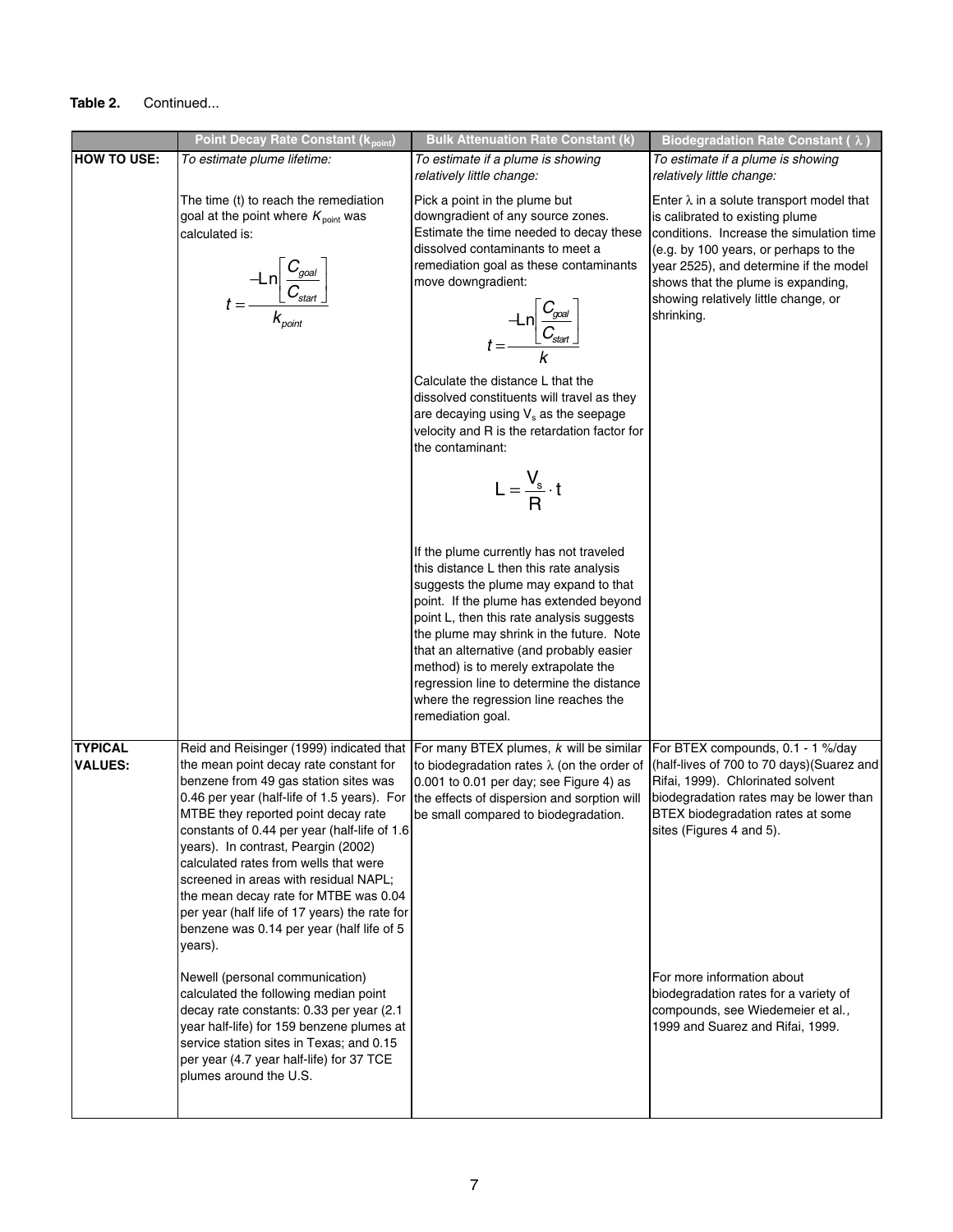

**Figure 4.** Biodegradation Rate Constants ( $\lambda$ ) and Bulk Attenuation Rate Constants ( $k$ ) for BTEX compounds from the literature. Source: Rifai and Newell, 2001.



**Figure 5.**  Biodegradation Rate Constants ( λ ) for Trichloroethene (TCE), cis-Dichloroethene (cDCE), and Vinyl Chloride (VC) compounds from BIOCHLOR modeling studies. Source: Aziz et al., 2000.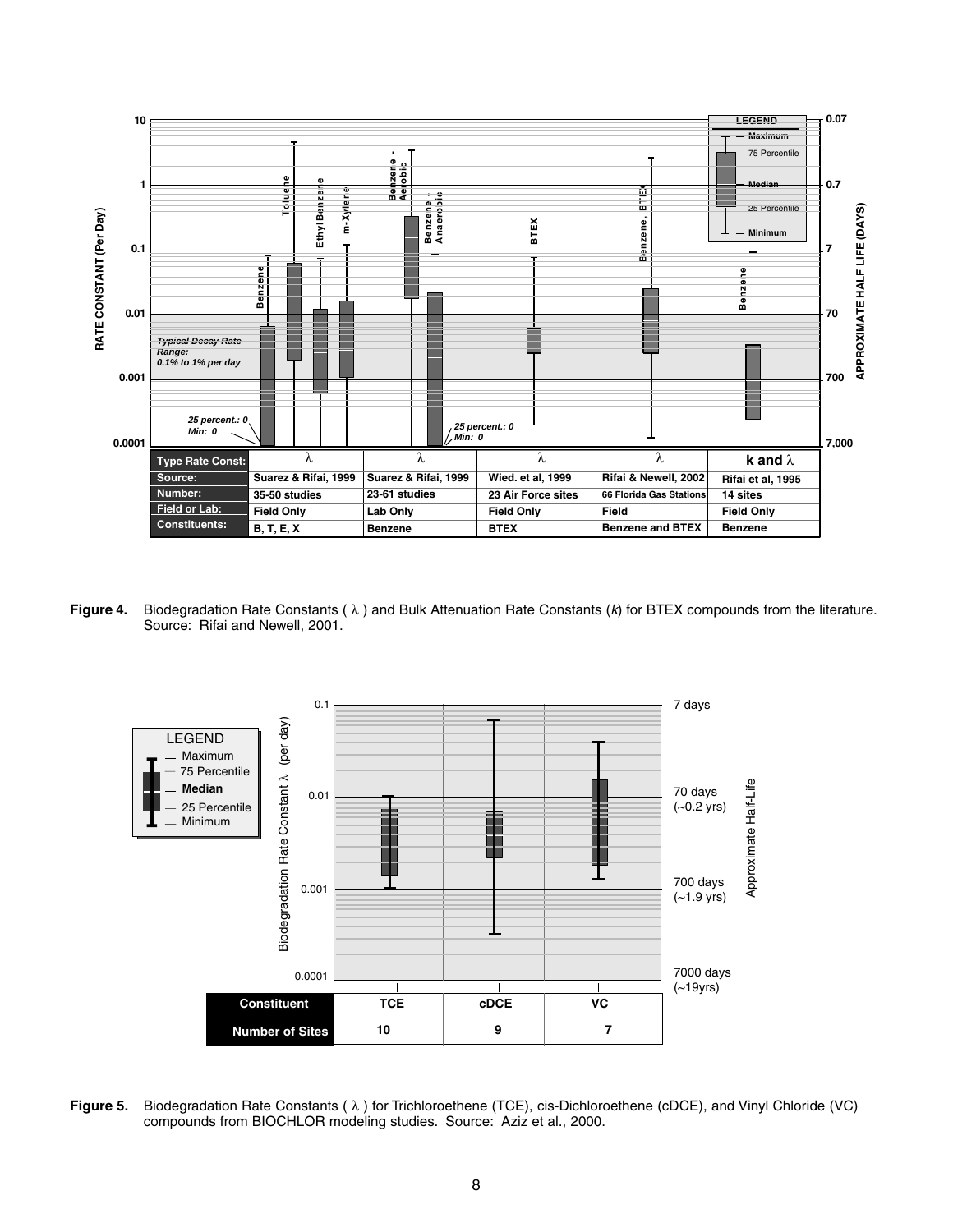### **EXAMPLE 1. Use of Concentration vs. Time Rate Constants (** $K_{point}$ **)**

**INTRODUCTION**: A leaking underground storage tank site in Elbert, Anystate, has a maximum source concentration of 1.800 mg/L of benzene at well MW-3. A remediation goal of 0.005 mg/L of benzene has been established. How long will it take for this site to reach the remediation goal using MNA with no active remediation? (Data source: Mace et al. 1997)



**CALCULATION:** Construct a plot of concentration vs. time. Although the plot can be developed in many ways, the clearest way is to convert the time data to years using an arbitrary starting point (for this example we chose 1/1/86). By transforming the concentrations to natural log concentration, and using a spreadsheet or calculator to get the slope (-0.77) and intercept (0.67), the following equation of the line was generated:

Ln ( Conc. Benzene) =  $\exp^{(0.67 \cdot 0.77x)}$  which resulted in the following rate equation:

Benzene concentration (mg/L) = 1.96 mg/L<sup>\*</sup> exp (-0.77 yrs since 1/1/86) where  $k_{\text{point}} = +0.77$  per year.

Rearranging the equation:

Time (years since  $1/1/86$ ) = - Ln [ Conc. Benzene (mg/L) / 1.96 ] / 0.77

For the case where the remediation goal is 0.005 mg/L benzene,

Time (years since 1/1/86) = - Ln [ 0.005 / 1.96 ] / 0.77 = 7.7 years = **late 1993** 

A statistical analysis of the uncertainty involved in the calculation can be performed by determining the "one tailed" 90% confidence interval using the methods outlined in Appendix I. The "one tailed" 90% confidence limit on the time to remediation is a time that is no longer than 8.6 years from 1/1/86, or late 1994.

#### **Plume Attenuation?**

The concentration vs. time rate constant is positive, indicating that attenuation at this location (the source zone in this example) is occurring. The attenuation is probably due to weathering of the source caused by dissolution of benzene from a residual NAPL into flowing ground water. Raoult's Law predicts that weathering from dissolution will be a first-order process.

#### **Plume Trends?**

The concentration vs. time rate constant is positive, indicating that concentrations in this portion of the plume are going down and that at least a portion of the plume may be shrinking. However, from the information obtained at a single location, no conclusion can be drawn regarding the overall plume trend.

#### **Plume Duration?**

The concentration vs. time rate constant was used to show that if current trends hold then the plume will reach the clean-up goal in 1994. Note this assessment does not consider any other processes which could reduce the observed attenuation rate (i.e., changes in water levels, availability effects at low concentration as described by Kan et al., 1998, etc.).

#### **Key Point:**

A concentration vs. time rate constant is one of the best ways to estimate how long MNA (or any type of remediation system) might take to reach a clean-up goal. A second method is to perform a mass-based approach (i.e., see DuPont et al., 1998; Hyman and DuPont, 2001; Newell et al., 1996 or Chapter 2 of Wiedemeier et al., 1999).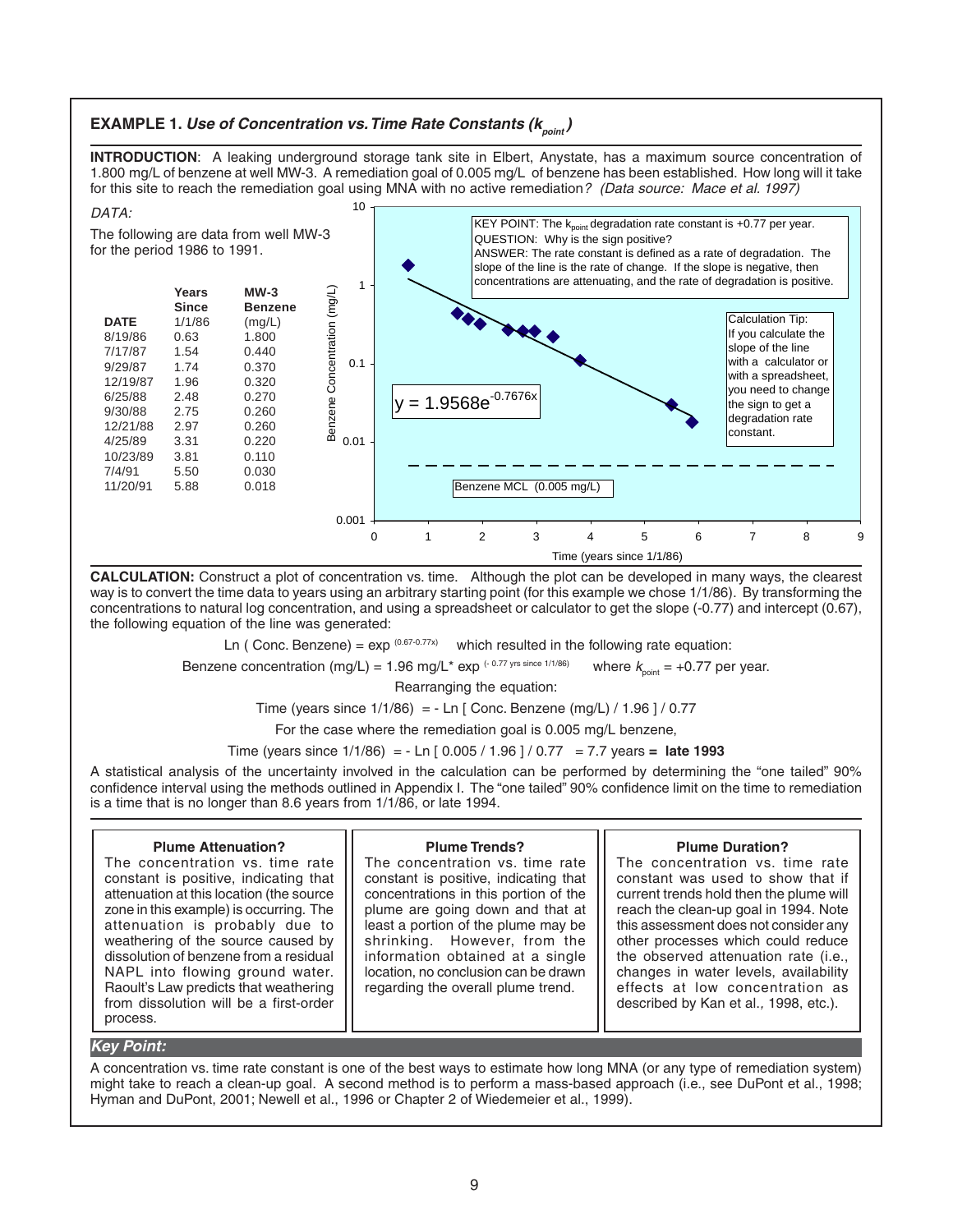#### **EXAMPLE 2. Use of Concentration vs. Distance Rate Constants (k)**

**INTRODUCTION**: This constant is estimated between wells along the inferred centerline of the plume. An MTBE plume at a former fuel farm located at a U.S. Coast Guard Base has a maximum source zone concentration of 1.740 mg/L of MTBE. The average calculated seepage velocity at the site was calculated to be 82 meters per year and the retardation factor, R, is assumed to be equal to one. For the purpose of this example, a clean-up goal of 0.030 mg/L was assumed. Most importantly, the site is strongly anaerobic, indicating that relatively high rates of MTBE biodegradation are possible. Is the MTBE plume attenuating? How far should it extend? 10

(source: Wilson et al., 2000).

#### DATA:

 $CPT-3$ 

The following is data from wells along the plume centerline:



**CALCULATION:** First, plot the natural log of concentration vs. distance at a point in time and calculate the slope of the best-fit line using linear regression analysis, as shown above. The slope of the C vs. D plot is -0.033 per meter of travel.

Next, calculate the bulk attenuation rate constant, k, by multiplying the negative of the slope of the regression by the contaminant velocity. The contaminant velocity equals the seepage velocity divided by the retardation factor. In this case the retardation factor is 1, and the contaminant velocity is 82 meters per year. The bulk attenuation rate is (+0.033 per meter) \* (82 meter per year) = 2.7 per yr. This corresponds to a dissolved-phase half-life of 0.26 yrs (0.26 yrs = 0.69 / 2.7 per yr) *after the MTBE* leaves the source zone.

To estimate the travel time required for the concentration of MTBE to attenuate to the cleanup goal, use the equation in Table 2. The travel time to reach the remediation goal at the down gradient margin of the plume is 1.5 years (1.5 yr = - Ln [0.030 mg/L/ 1.74 mg/L] / 2.7 per y). Based on the calculated attenuation rate, an MTBE source concentration of 1.74 mg/L, and a cleanup goal of 0.030 mg/L, the MTBE plume should extend 123 meters from the source (123 meters = 82 meters per yr \* 1.5 yr travel time).

A sensitivity analysis can be performed on the rate estimates. See Appendix I for a discussion of confidence intervals. The one-tailed 95% confidence interval on the slope is -0.021 per foot. At a seepage velocity of 82 meters per year, this is equivalent to a concentration vs. distance rate constant (k) of 1.7 per year. The plume would require 2.4 years of travel in the aquifer to attenuate to the cleanup goal. At 95% confidence, the plume boundary would be no more than 200 meters from the source. The estimate of seepage velocity is also subject to uncertainty. A reasonable upper boundary on the seepage velocity at this site is 150 meters per year (Wilson et al., 2000). At the upper bound on seepage velocity, and at the 95% confidence interval on the slope, the MTBE plume would extend no more than 360 meters.

#### **Plume Attenuation?**

The calculated concentration vs. distance rate constant is positive, indicating that attenuation of dissolved MTBE is occurring after the MTBE leaves the source zone. The rate constant of 2.7 per year indicates that dissolved MTBE concentrations will be reduced by 50% every 0.25 yrs after the MTBE leaves the source zone. It does not indicate the entire plume will be reduced in concentration by 50% in 0.25 yrs.

#### **Plume Trends?**

In theory, the concentration vs. distance rate constant can provide supporting evidence that the plume may be showing relatively little change or shrinking in the future. However, an analysis of concentration vs. time data for all locations within an adequately delineated plume is a much more direct and robust method for estimating plume trends.

#### **Plume Duration?**

A concentration vs. distance rate constant is not useful for estimating plume duration (i.e., the time to reach a clean-up goal). A mass-based analysis by Wilson et al., 2000 indicated that 60 years might be required to reach the clean-up goal.

#### **Key Point:**

Concentration vs. distance rate constants cannot be used for estimating remediation time frames, and are only marginally useful for estimating plume trends. This type of rate constant is most useful to predict the boundaries of a plume. It can be used to plan the location of monitoring wells or sentinel wells. This rate constant is also used with other information to calculate the rate of biodegradation.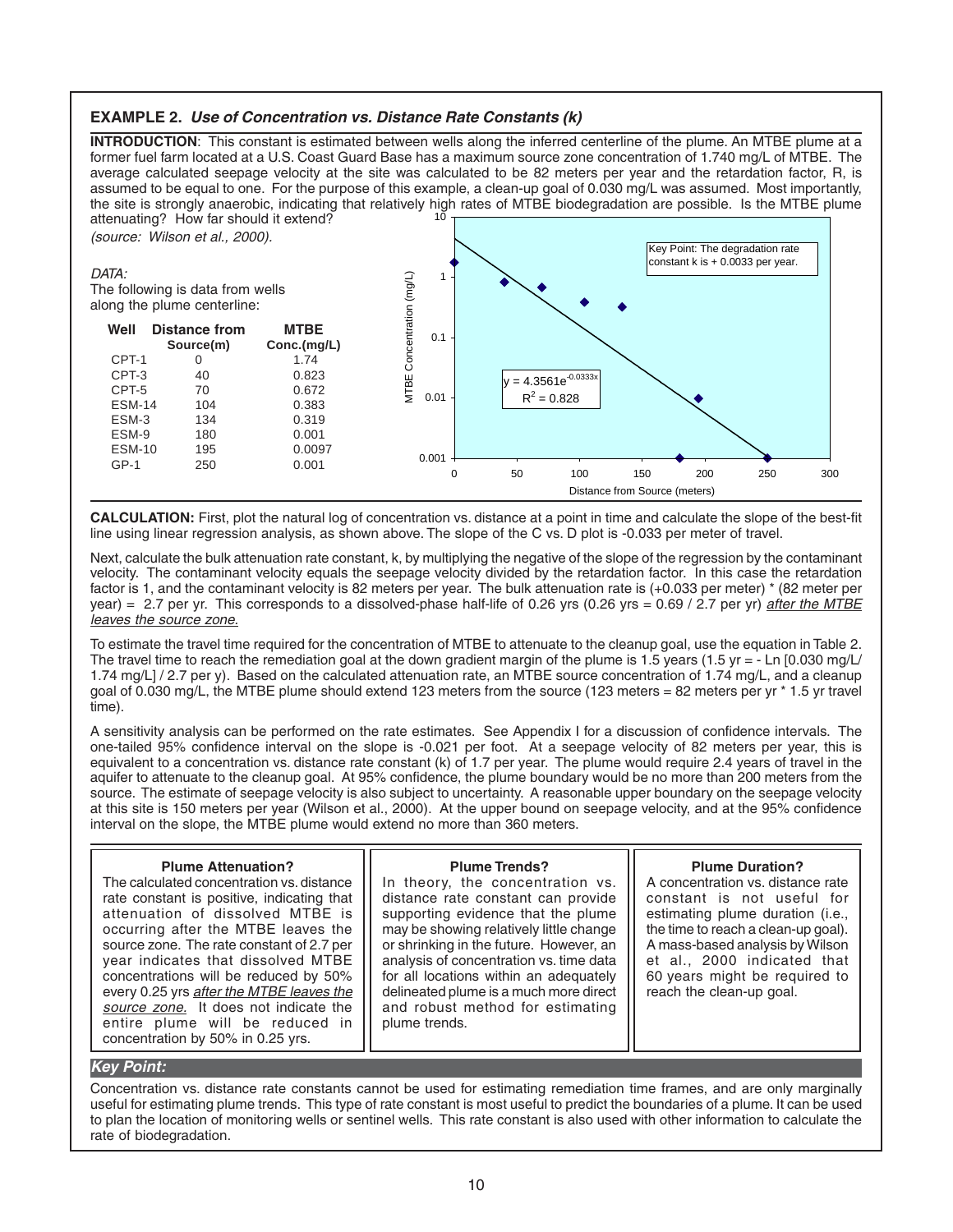#### **Example 3. Use of Biodegradation Rate Constants (**λ**).**

**IINTRODUCTION**: A chlorinated solvent plume at the Cape Canaveral Air Force Base, Florida, has maximum source concentrations of 0.056 mg/L Tetrachloroethene (PCE), 15.8 mg/L Trichloroethene (TCE), 98.5 mg/L cis-Dichloroethene (DCE), and 3.08 mg/L Vinyl Chloride (VC), 33 years after the spill originally occurred. The calculated seepage velocity at the site is 111.7 ft per year. Based on the existing distribution of chlorinated solvents and degradation products, how far down the flow path will the plume extend when it eventually comes to a steady state? This example is based on the example in Appendix A.6 of the User's Manual for the BIOCHLOR natural attenuation decision support system (Aziz et al., 2000). This model and the user's guide can be downloaded at no cost from the EPA Center for Subsurface Modeling Support (CSMoS) at http://www.epa.gov/ ada/csmos/models.html.

| Well      | Distance from Source (feet) | $PCE$ (mq/L) | TCE (mg/L) | $cis\text{-}DCE$ (mq/L) | $VC$ (mg/L) |
|-----------|-----------------------------|--------------|------------|-------------------------|-------------|
| CCFTA2-9S |                             | 0.056        | 15.8       | 98.5                    | 3.08        |
| $MP-3$    | 560                         | < 0.001      | 0.220      | 3.48                    | 3.08        |
| CPT-4     | 650                         | ND           | 0.0165     | 0.776                   | 0.797       |
| $MP-6$    | 930                         | < 0.001      | 0.0243     | 1.2                     | 2.52        |
| $MP-4s$   | 1085                        | <0.001       | < 0.001    | 0.556                   | 5.02        |

**CALCULATION:** The following approach was used to determine biodegradation rate constants for each of the chlorinated solvents using a solute transport model:

**Step 1:** Perform parameter estimation and enter data into model.

**Step 2:** By trial-and-error, adjust the first-order biodegradation rate constants  $(\lambda)$  to match the observed site data. The resulting first-order biodegradation rate constant for PCE was 2.0 per year (half-life of 0.34 years), for TCE was 1.0 per year (half-life was 0.7 years), for cis-DCE was 0.7 per year (halflife 1.0 years) and for VC was 0.4 per year (half- life of 1.7 years).

**Step 3:** Run the simulation forward in time until it comes to an apparent steady state.



**Step 4:** Compare the simulated distribution of contaminants to the existing data used to calibrate the model. As discussed in Example 1, attenuation rates for declining concentration are positive values. When compared to values in the literature (see Figures 4 and 5), the values appear to be reasonable. All plume lengths were projected to the boundary defined by the MCL for Vinyl Chloride. Available data to calibrate the model extended 1085 ft from the source. The model was calibrated to the first 33 years of the plume. When the simulation was extended to 100 years the projections reached a steady state. At steady-state, there was no significant increase in the length of the TCE plume, but the cis-DCE plume was approximately twice as long at the time data available for calibration were collected, and the VC plume was approximately three times as long.

| constants to project the future distribution of PCE,<br>TCE, cis-DCE, and VC. The model projects relatively<br>little change in the PCE, and TCE plumes, but the<br>model predicts that the cis-DCE and VC plumes are<br>expanding. To confirm the true behavior of the<br>cis-DCE and VC plume, it may be necessary to install<br>more monitoring wells to adequately delineate the<br>plume, and collect data on concentration vs. time in<br>all the wells in the plume. | constant is not useful for<br>estimating the duration of<br>the plume (i.e., the time to<br>reach a clean-up goal). |
|-----------------------------------------------------------------------------------------------------------------------------------------------------------------------------------------------------------------------------------------------------------------------------------------------------------------------------------------------------------------------------------------------------------------------------------------------------------------------------|---------------------------------------------------------------------------------------------------------------------|
|                                                                                                                                                                                                                                                                                                                                                                                                                                                                             |                                                                                                                     |

#### **Key Point:**

Biodegradation rate constants cannot be used for estimating remediation time frames, but are useful for identifying possible trends in the behavior of plumes using mathematical models.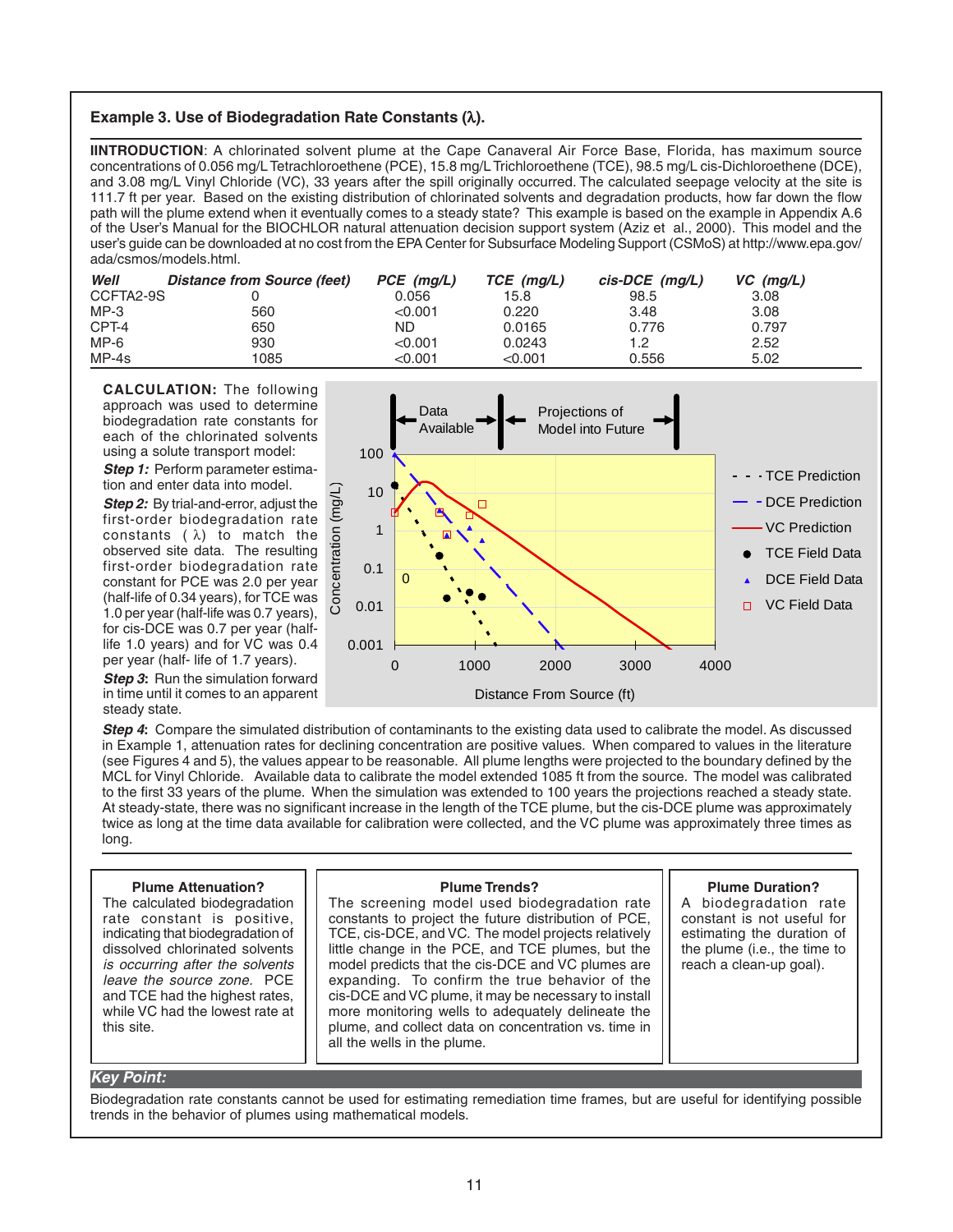# **Appendix I. Uncertainty in Rate Calculations**

#### **Using Statistics to Estimate the Time Frame to Achieve Remediation Objectives**

As with any remediation method, one of the fundamental questions that arises is "How much time will be required before remediation objectives are achieved?" At the current state of practice, the only practical approach available uses a statistical analysis of long-term monitoring data from wells in the source area of the contaminant plume. Many practitioners will calculate the Pearson product moment correlation coefficient ( $R<sup>2</sup>$ ) for the regression used to extract the Point Decay Rate constant ( $k_{\text{point}}$ ). If the coefficient is near one (e.g., greater than 0.9 or 0.95), the regression is accepted as being useful in a qualitative way. There are two problems with this approach; it does not allow the user to select a level of confidence for the comparison, and it does not give more validity to regressions with many points compared to regressions with only a few points.

The slope of the regression is the rate constant. A better approach is to calculate a confidence interval on the slope of the regression. The following data from Kolhatkar et al., 2000 will be used to illustrate this approach. They collected long-term ground-water monitoring data from three wells at a gasoline release site in New Jersey. Their original data displayed extreme oscillations with concentrations bouncing from a high value down to the analytical detection limit of 1µg/L, and then back to a high value over sequential sampling intervals. Although the scatter in the data set is typical of the variation seen at many other sites, the influence of these outliers on the statistical estimate of the rate of attenuation was removed by editing the data set to remove those points where the concentration of MTBE was less than the detection limit.

| <b>Table I-1.</b> Sources of Uncertainty in Calculated Rate Constants |  |  |  |  |  |
|-----------------------------------------------------------------------|--|--|--|--|--|
|-----------------------------------------------------------------------|--|--|--|--|--|

| Point Decay Rate $(k_{point})$                     | Wells not in strongest source area may<br>not give representative indication of how<br>long entire plume will persist.                                                              | Characterize source with several wells.<br>Estimate and report uncertainty in final result<br>(estimated time to reach clean-up standards).                                                                                                                                                                                                                                                                                 |
|----------------------------------------------------|-------------------------------------------------------------------------------------------------------------------------------------------------------------------------------------|-----------------------------------------------------------------------------------------------------------------------------------------------------------------------------------------------------------------------------------------------------------------------------------------------------------------------------------------------------------------------------------------------------------------------------|
| <b>Bulk Attenuation Rate</b><br>Constant $(k)$     | Wells not on centerline of plume can give<br>misleading indications about<br>concentration profile in plume.                                                                        | Use a well-designed monitoring well network<br>with transects of wells in rows across the<br>plume rather than one set of wells down the<br>inferred centerline. Estimate and report<br>uncertainty in final result (estimated plume<br>length).                                                                                                                                                                            |
| <b>Biodegradation Rate</b><br>Constant $(\lambda)$ | A poorly designed monitoring well<br>network may give misleading information<br>about source strength, source size, and<br>centerline plume concentrations used for<br>calibration. | The source and plume need to be well<br>characterized to ensure representative<br>modeling results. Perform sensitivity analysis<br>on model.                                                                                                                                                                                                                                                                               |
| Point Decay Rate $(k_{point})$                     | Can introduce additional scatter in data<br>used to develop $k_{\text{point}}$ rate constant.                                                                                       | Address as part of an uncertainty calculation<br>(see below). For strong seasonal effects, use<br>of data from the same season can be<br>considered.                                                                                                                                                                                                                                                                        |
| <b>Bulk Attenuation Rate</b><br>Constant $(k)$     | Typically not a problem as all data are<br>collected at the same time.                                                                                                              | Not applicable.                                                                                                                                                                                                                                                                                                                                                                                                             |
| <b>Biodegradation Rate</b><br>Constant $(\lambda)$ | significant and the data used for<br>calibration are not collected<br>(concentration vs. distance) at the same<br>time.                                                             | Can be a problem if seasonal effects are For strong seasonal effects, use data from<br>same season to help ensure representative<br>modeling results. Perform sensitivity analysis<br>lon model.                                                                                                                                                                                                                            |
| <b>Bulk Attenuation Rate</b><br>Constant $(k)$     | Increases overall uncertainty in<br>calculation.                                                                                                                                    | Average results from multiple seepage<br>estimates along plume centerline. Improve<br>seepage velocity estimate. Estimate and<br>report uncertainty in final result (estimated<br>plume length).                                                                                                                                                                                                                            |
| All rate constant<br>calculations                  | Increases apparent uncertainty.                                                                                                                                                     | Use worst-case data. Use transects to<br>capture plume heterogeneity. For regression-<br>based rate constants ( $k$ and $k$ <sub>point</sub> ), estimate<br>and report uncertainty in final result. For<br>modeling studies designed to determine $\lambda$ ,<br>perform sensitivity analysis on model by<br>changing key variables to their upper and<br>lower expected range and evaluate how<br>modeling results change. |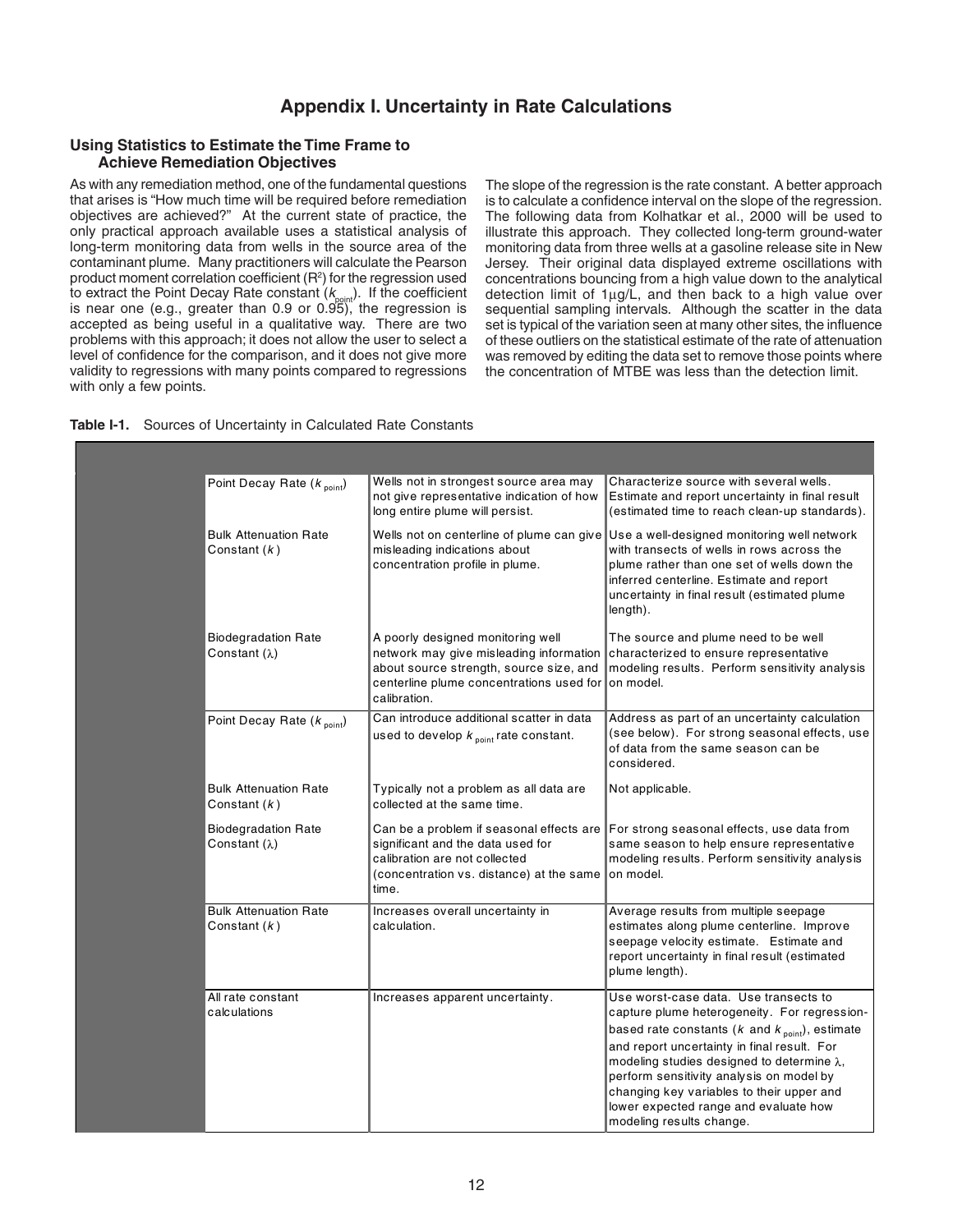Because there is natural scatter in the long-term monitoring data, there is uncertainty in the estimate of the Point Decay Rate  $(k_{\text{point}})$ , and in the projected time frame to achieve cleanup in that monitoring well. To account for this uncertainty, a confidence interval was calculated for each estimate of the Point Decay Rate  $(k_{\text{point}})$  at a pre-determined level of confidence of 90% and 95%. The level of confidence is simply the probability that the true rate is contained within the calculated confidence interval. A confidence level of 90% is reasonable for many sites. At other sites, a more stringent confidence level (e.g., 95%) may be more appropriate, depending upon the level of risk that is acceptable.

In most applications of regression, the user wishes to calculate both an upper boundary and lower boundary on the confidence interval that will contain the true rate at the pre-determined level of confidence. This is termed a "two tailed" confidence interval because the possibility of error (the tail of the probability frequency distribution) is distributed between rates above the upper boundary and below the lower boundary of the confidence interval. As a consequence, tables of critical values in statistical reference books and computer applications provide a "two-tailed" confidence interval. At a level of confidence of 80%, the estimate will be in error 20% of the time. The true rate will be contained within the

calculated confidence interval 80% of the time, 10% of the time the true rate will be faster than the upper boundary of the confidence interval, and 10% of the time the true rate will be slower than the lower boundary of the confidence interval. Using the data provided above from MW-5, the slope of a regression of the natural logarithm of concentration of MTBE on time is -0.188 per year. The Point Decay Rate ( $k_{point}$ ) is +0.188 per year. The boundaries of the "two tailed" confidence interval on the rate at 80% confidence are 0.248 per year and 0.127 per year. This means that 80% of the time the true rate will be between 0.248 and 0.127 per year, that 10% of the time the true rate is greater than 0.248 per year, and 10% of the time the true rate is less than 0.127 per year. The true rate will be greater than 0.127 per year 90% of the time.

There is little value in estimating the shortest possible time that would be required to reach the goals for cleanup; remedial options are compared and evaluated based on the greatest time required to reach goals. At the selected level of confidence, all the possibility of error should be assigned to rates that are slower than the lower boundary of the confidence interval. This is a "onetailed" confidence level; it includes all true rates that are faster than the lower boundary of the confidence interval. A "one tailed"

|             | $MW-5$                      | $MW-6$                      | <b>MW-11</b>                |
|-------------|-----------------------------|-----------------------------|-----------------------------|
| <b>Date</b> | Concentration<br>(µg/liter) | Concentration<br>(µg/liter) | Concentration<br>(µg/liter) |
| 9/17/93     | 1,900                       | 270                         |                             |
| 9/23/94     | 1,800                       | 200                         | 2200                        |
| 5/17/96     | 1,300                       | 120                         | 880                         |
| 8/10/96     | 980                         | 120                         |                             |
| 11/7/96     | 620                         | 66                          | 660                         |
| 12/8/97     | 500                         |                             | 339                         |
| 3/27/98     | 635                         | 71.2                        | 426                         |
| 7/23/98     | 470                         |                             | 419                         |
| 9/18/98     | 1,210                       | 44                          |                             |
| 12/16/98    | 379                         |                             | 144                         |
| 3/1/99      | 700                         | 42.2                        | 123                         |
| 6/21/99     | 574                         |                             | 464                         |
| 9/7/99      | 792                         | 43.2                        | 195                         |
| 9/7/99      | 1,050                       |                             | 155                         |
| 12/30/99    | 525                         |                             | 220                         |
| 3/20/00     | 501                         | 36                          | 173                         |
| 6/22/00     | 420                         | 51.2                        | 146                         |

**Table I-2.** MTBE Concentrations in the Three Most Contaminated Monitoring Wells at a Gasoline Spill Site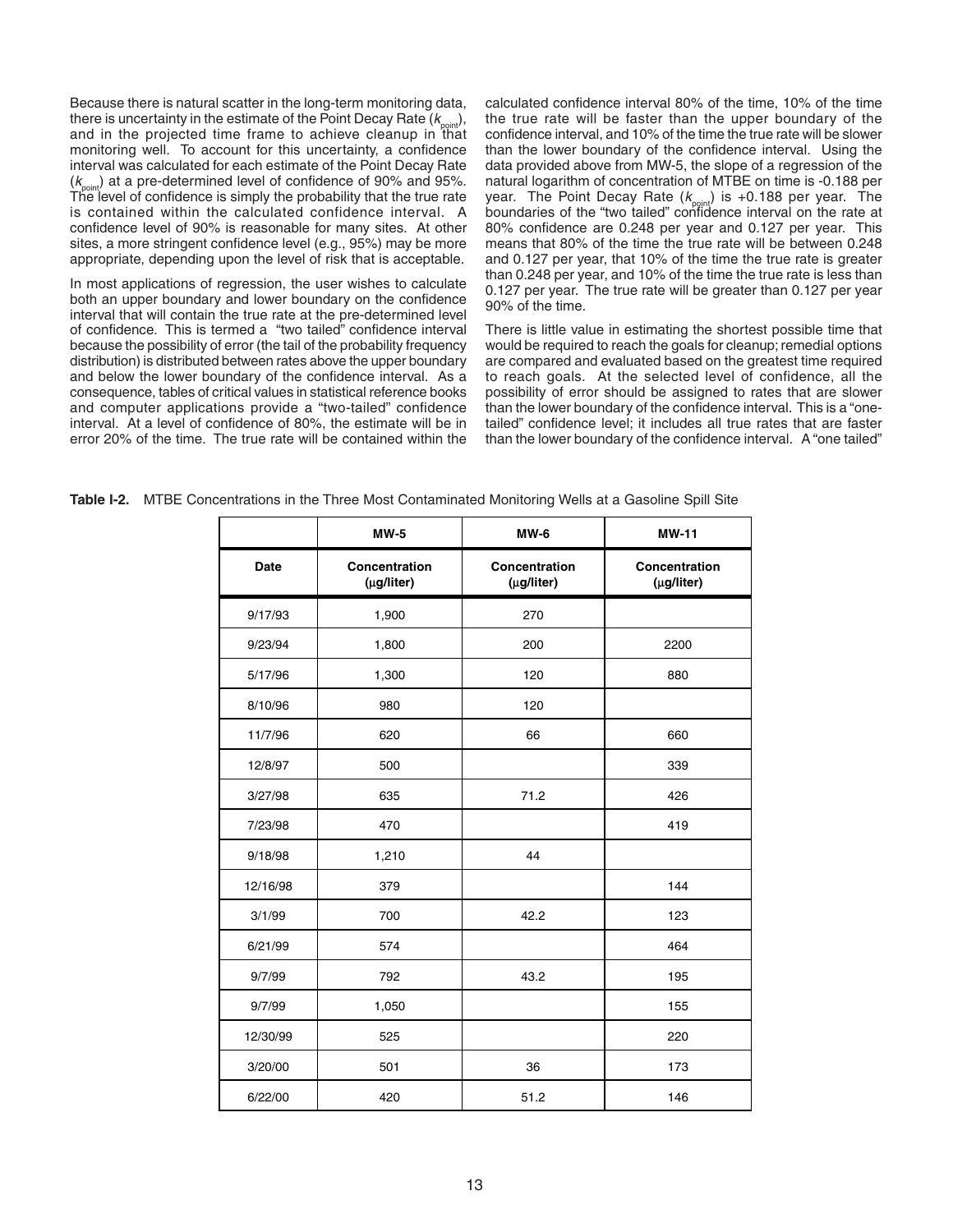confidence interval can be calculated as the slower of the two confidence intervals from a "two-tailed" test that has twice the uncertainty. In the example above, where "two tailed" confidence intervals were calculated for a confidence level of 80%, the true rate will be greater than a rate of 0.127 per year 90% of the time. The "one tailed" confidence intervals reported in the table below were calculated in this fashion. Monitoring well MW-5 has the highest concentration of MTBE and the lowest Point Decay Rate, and can reasonably be expected to be the last monitoring well to reach the goal. The other monitoring wells should reach the goal much sooner; the best estimate of the lifetime of the plume is the expected lifetime of MTBE in MW-5.

Note that for a given number of observations, as the level of confidence is increased, the interval that is expected to contain the real value for the rate constant increases as well. As the level of confidence increases, the lower boundary on the rate constant decreases, and the projected time required to meet the clean-up goal increases. In the examples presented above, the estimated rate of natural attenuation of MTBE in MW-5 is 0.188 per year, which requires 16 years to attain a concentration of 20 µg/L. At a 90% confidence level, the lower boundary of the confidence interval is 0.127 per year, which requires 24 years to meet the goal. At a 95% confidence level, the lower boundary is 0.109 per year, which requires 28 years to reach the goal. At the 95% confidence level the upper bound of the time expected to reach the clean-up goal has increased by a factor of almost two (from 16 years to 28 years). This does not necessarily mean that the actual time to achieve cleanup will be 28 years; it simply means that the length of time that will actually be required is estimated to be no more than 28 years at a 95% level of confidence.

At many sites, the long-term monitoring data show that the concentration of MTBE actually increases over time. At other sites, the general trend in the concentration of MTBE may be down, but there is a great deal of variation in the data. These variations in concentrations over time are not necessarily errors in sampling and analysis of ground water. In many cases they reflect real changes in the plume caused by seasonal variations in precipitation. These variations are a natural property of plume. If the variation is large enough, one boundary of the "two tailed"

confidence interval will be a positive number and the other boundary will be a negative number. When zero is included in the confidence interval on the rate, there is no evidence in the data that the true rate is different from zero. If this is the case, it is possible that attenuation is occurring in that particular well over time, but the monitoring data do not present evidence that attenuation is occurring at the predetermined level of confidence. At the predetermined level of confidence, it is impossible to predict how long it will take to reach the clean-up goals.

The ability to extract a rate of attenuation from long-term monitoring data is related to the number of measurements, and the time interval over which they are collected. As an example, the rate of attenuation extracted from the last three years of monitoring data for well MW-5 (3/27/1998 to 6/22/2000) is 0.106 per year, but the "one tailed" 90% confidence interval is all rates greater than -0.125 per year. The confidence interval includes zero. If only these three years of data were available, there would be no evidence of natural attenuation of MTBE in well MW-5 at 90% confidence. The rate extracted from the last four years of data (5/17/1996 to 6/22/2000) is 0.130 per year. The 90% confidence interval on the rate (0.0302 per year) would reach the clean-up goal in 100 years. The rate extracted using all the seven years of monitoring data is 0.188 per year. The 90% confidence interval on the rate would reach cleanup in 24 years. A few extra years of monitoring data have a strong influence on the ability to extract useful rate constants.

#### **Key Point:**

The Point Decay Rate  $(k_{point})$  can be used to project the time required for reaching a clean-up goal. However, there are a number of points to keep in mind. First, an appreciable record of long-term monitoring data must be available to make a statistically valid projection of the rate of natural attenuation. As a practical matter, it is difficult to extract rate constants that are statistically significant with fewer than six sampling dates, or with a sampling interval of less than three years. Second, it is unrealistic to expect just a few years of monitoring data to accurately predict plume behavior several decades into the future. Third, it is important to realize that these estimates are merely estimates and that the true rate may change over time.

| Well    |                                | $MTEE$ ( $\mu$ g/L)           |                    | <b>Estimated rate and time</b><br>required |                    | Rate and time significant Rate and time significant<br>at 90% confidence |                    | at 95% confidence |
|---------|--------------------------------|-------------------------------|--------------------|--------------------------------------------|--------------------|--------------------------------------------------------------------------|--------------------|-------------------|
|         | <b>First</b><br>Sample<br>1993 | Last<br><b>Sample</b><br>2000 | Rate<br>(per year) | Time<br>(years)                            | Rate<br>(per year) | Time<br>(years)                                                          | Rate<br>(per year) | Time<br>(years)   |
| $MW-5$  | 1900                           | 420                           | 0.188              | 16                                         | 0.127              | 24                                                                       | 0.109              | 28                |
| $MW-11$ | 2200                           | 146                           | 0.453              | 4.4                                        | 0.365              | 5.4                                                                      | 0.337              | 5.9               |
| $MW-6$  | 270                            | 51.2                          | 0.29               | 3.2                                        | 0.246              | 3.8                                                                      | 0.231              | 3.8               |

| Table I-3. Point Decay Rate (K <sub>oois</sub> ) of Attenuation of MTBE in Monitoring Wells and the Projected Time Required to Reach a |
|----------------------------------------------------------------------------------------------------------------------------------------|
| Clean-Up Goal of 20 mg/L as Calculated from the Long-Term Monitoring Data for the Wells                                                |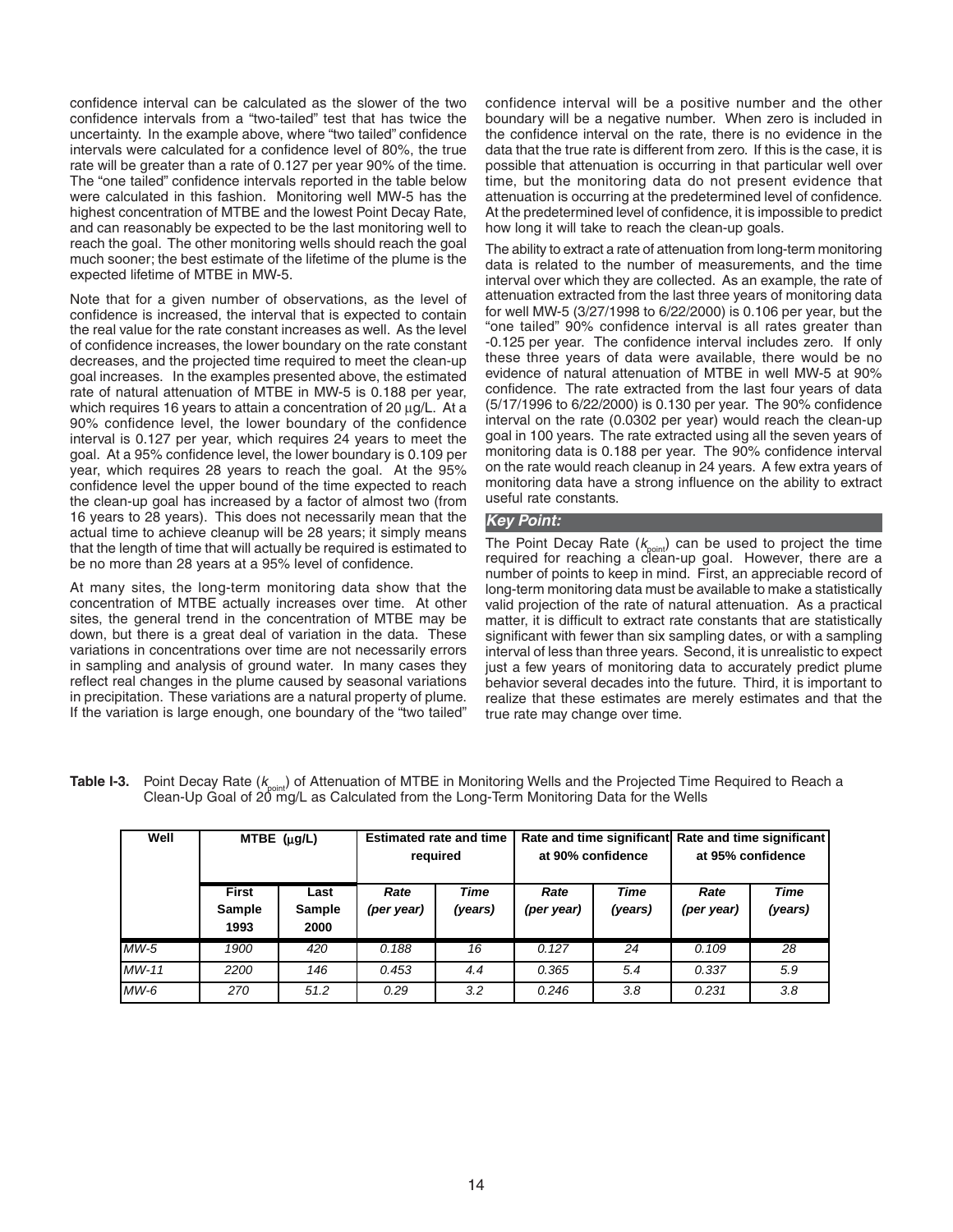# **Appendix II. Contaminant Concentration Attenuation Downgradient from Source Areas as a Function of Dispersion, Sorption, and Biodegradation**

**INTRODUCTION:** The Domenico solution to the advection-dispersion-biodegradation equation along the centerline of a plume was applied to a hypothetical case to illustrate the impact of the different attenuation parameters on the overall bulk attenuation rate. The Domenico solution is given by

$$
C(x,t) = \frac{C_0}{2} \exp\left[\frac{x}{2\alpha_x} \left(1 - \sqrt{1 + \frac{4\lambda\alpha_x}{v}}\right)\right] \text{erfc}\left(\frac{x - vt\sqrt{1 + \frac{4\lambda\alpha_x}{v}}}{2\sqrt{\alpha_x vt}}\right) \text{erf}\left(\frac{Y}{2\sqrt{\alpha_x x}}\right)
$$

where  $C_o$  is the initial concentration,  $\alpha_{\rm x}$  is the longitudinal dispersivity,  $\alpha_{\rm y}$  is the transverse dispersivity,  $\lambda$  is the biodegradation rate, t is time, x is distance from the source, v is the retarded ground-water velocity (i.e., v=v<sub>s</sub>/R), and Y is source width.

DATA: The following are the parameters assumed for this example:

 $v<sub>s</sub>$  = 100 ft/yr (median value from the HGDB database (Newell et al., 1990))  $\bar{Y}$  = 40 ft  $t = 10$  years  $\alpha_{u} = 0.1 \alpha_{u}$  $b = 10$  ft (source thickness used for the Bioscreen runs)

**CALCULATION:** Four different scenarios were considered to estimate the effect of the different parameters on the overall attenuation rate: 1) the only process acting at the plume is dispersion ( $\alpha_z$  = 100 ft); 2) previous scenario plus the effect of sorption (R=5); 3) dispersion, sorption, and biodegradation (λ=0.2 per yr) are acting; and 4) previous scenario plus the effect of source decay  $(k_{\text{source}} = 0.139 \text{ per yr}).$ 

For each scenario, the Domenico solution was applied to obtain concentrations along the centerline of the plume. Next, concentrations vs. distance were plotted and data were fit with an exponential equation (first-order model). The slopes of the C vs. D plots were 0.002, 0.0106, 0.0124, and 0.0237/ft for scenarios 1, 2, 3, and 4, respectively. Finally, the bulk attenuation rate constant, k, for each scenario was calculated by multiplying the slope by the contaminant velocity (100 ft/yr/retardation factor). This calculation yielded bulk attenuation rates equal to 0.2, 0.212, 0.248, and 0.474/year for scenarios 1, 2, 3, and 4, respectively. These values correspond to dissolved-phase half-lives of 3.5, 3.3, 2.8 and 1.5 years after the contaminant leaves the source zone.



This example illustrates incremental attenuation impacts of the various attenuation processes and how the overall bulk rates change as a result (i.e., the more processes present at a given site, the higher the bulk attenuation rate). The effect of individual parameters on the attenuation rate is discussed below: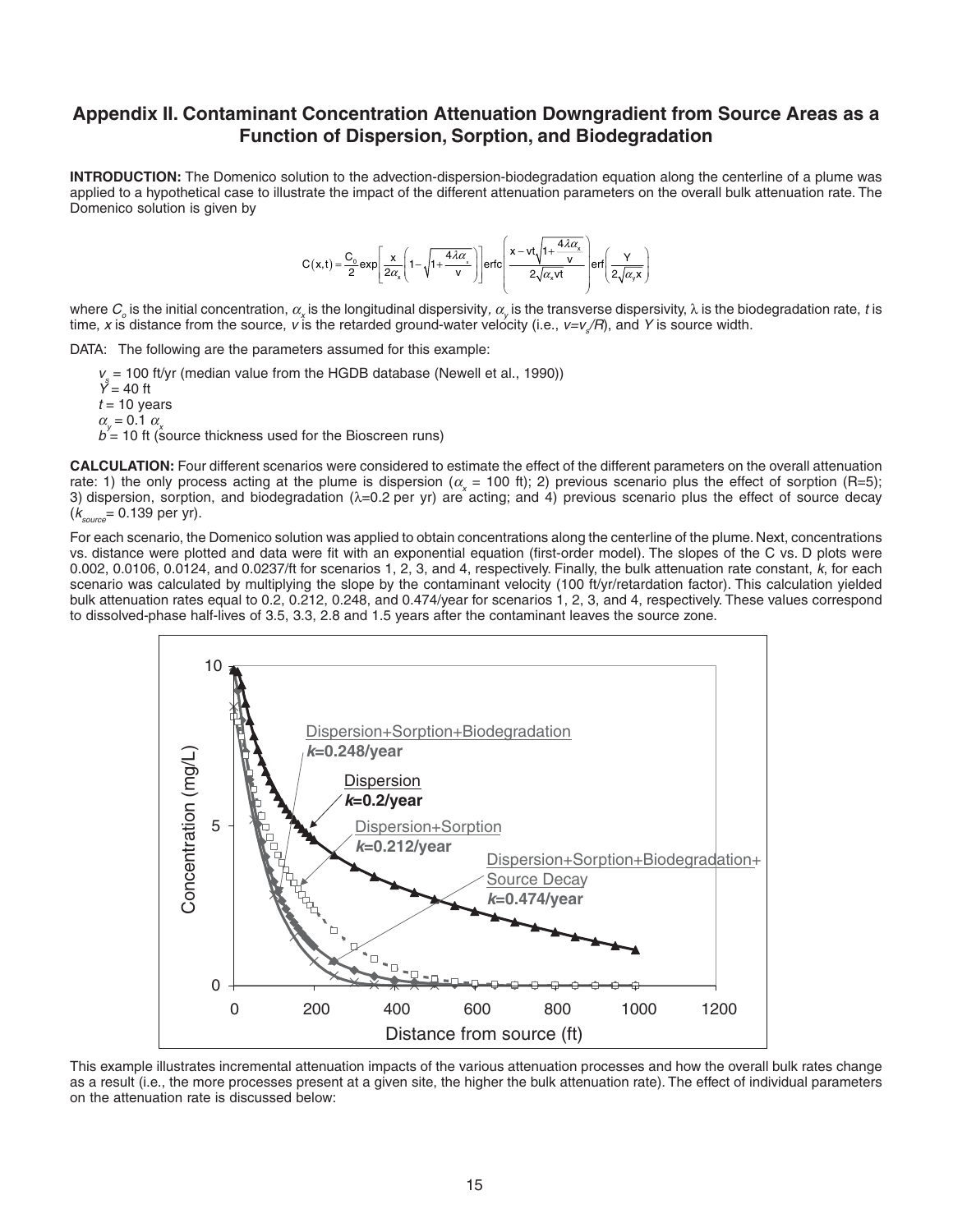# **Bulk Attenuation Rate (***k***) as a Function of Longitudinal Dispersivity (α<sub>x</sub>)**

The figures below show the calculation of k for different dispersivity values as well as a resulting plot of bulk attenuation rate as a function of longitudinal dispersivity. The transverse dispersivity (α<sub>χ</sub>) was set to 10% of the longitudinal dispersivity (α<sub>χ</sub>), the vertical dispersivity ( $\alpha$ <sub>2</sub>) was set to 10% of the transverse dispersivity ( $\alpha$ <sub>y</sub>), and t = 30 years. The slopes of the concentration vs. distance plots were multiplied by the contaminant velocity to obtain bulk attenuation rates. This type of calculation assumes that the plume is at steady-state. The figures below suggest that the bulk attenuation rate (k) increases as dispersivity increases.



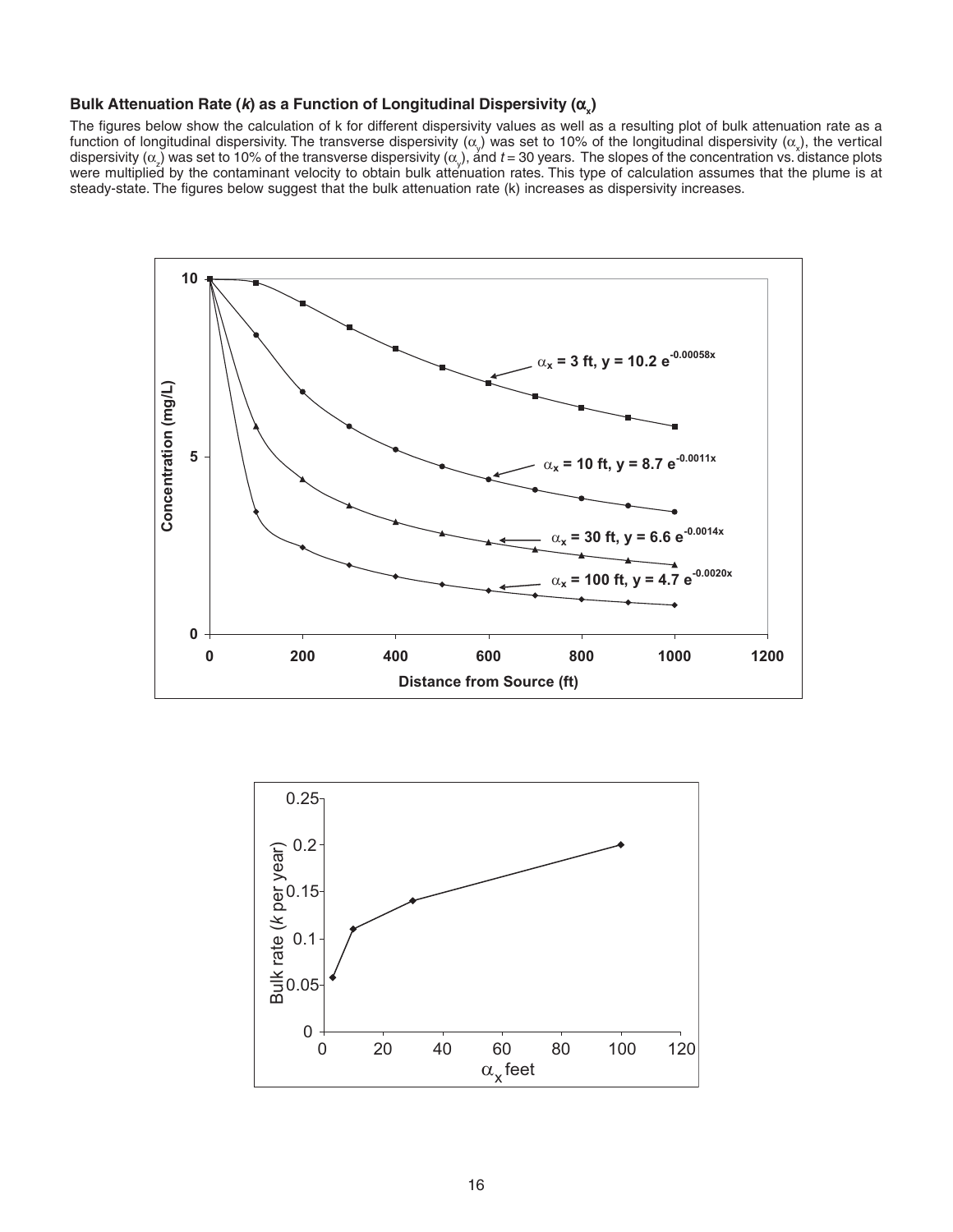#### **Bulk Attenuation Rate (k) as a Function of Sorption prior to Equilibrium.**

When a plume comes to a steady state, sorption no longer removes contaminants from ground water, and there is no effect of sorption on the bulk attenuation rate  $(k)$ . Prior to equilibrium, sorption removes contaminants from the ground water and contributes to the bulk attenuation rate. The effect of sorption on the bulk attenuation rate was evaluated by calculating k for different retardation factors and plotting the resulting k values as a function of R as illustrated in the figures below. For this analysis a longitudinal dispersivity of 100 ft was assumed, and  $t = 10$  years. In this case, the slopes of the concentration vs. distance plots were multiplied by the seepage velocity rather than the contaminant velocity to obtain bulk attenuation rates, since retardation was already included in the Domenico calculation. It can be concluded that with all the other parameters constant, the bulk attenuation rate is roughly proportional to the retardation factor.



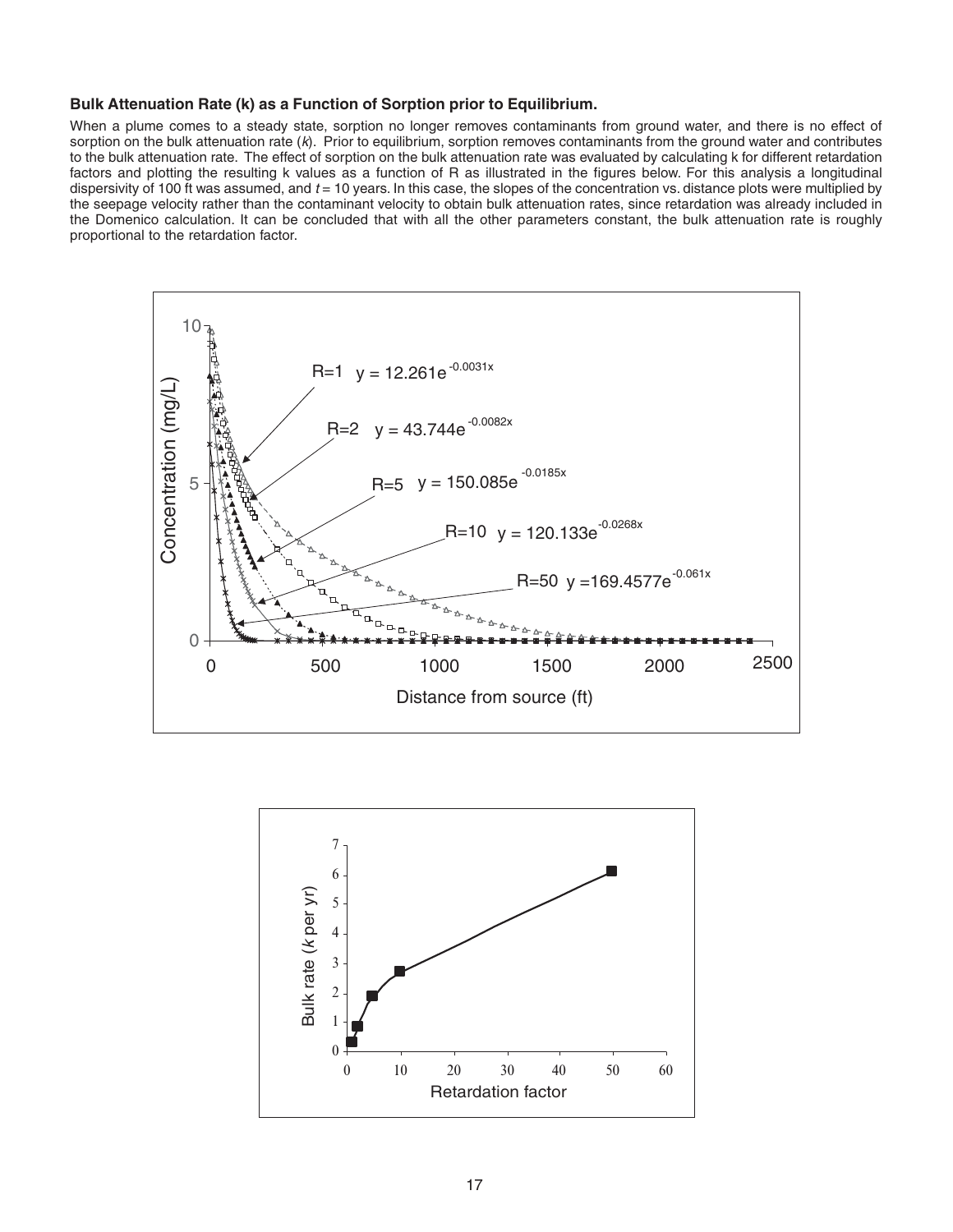#### **Bulk Attenuation Rate (k) as a Function of Biodegradation Rate (**λ**)**

Bulk attenuation rates for first-order biodegradation rates within the range 0 to 0.5/year were estimated and a plot of  $k$  versus  $\lambda$  was prepared to illustrate the impact of this parameter on the overall attenuation rate. For this analysis a longitudinal dispersivity of and a retardation factor equal to 1 (no sorption) were assumed. As shown in the following figures, with all the other parameters being constant, the bulk attenuation rate increases as the biodegradation rate increases.



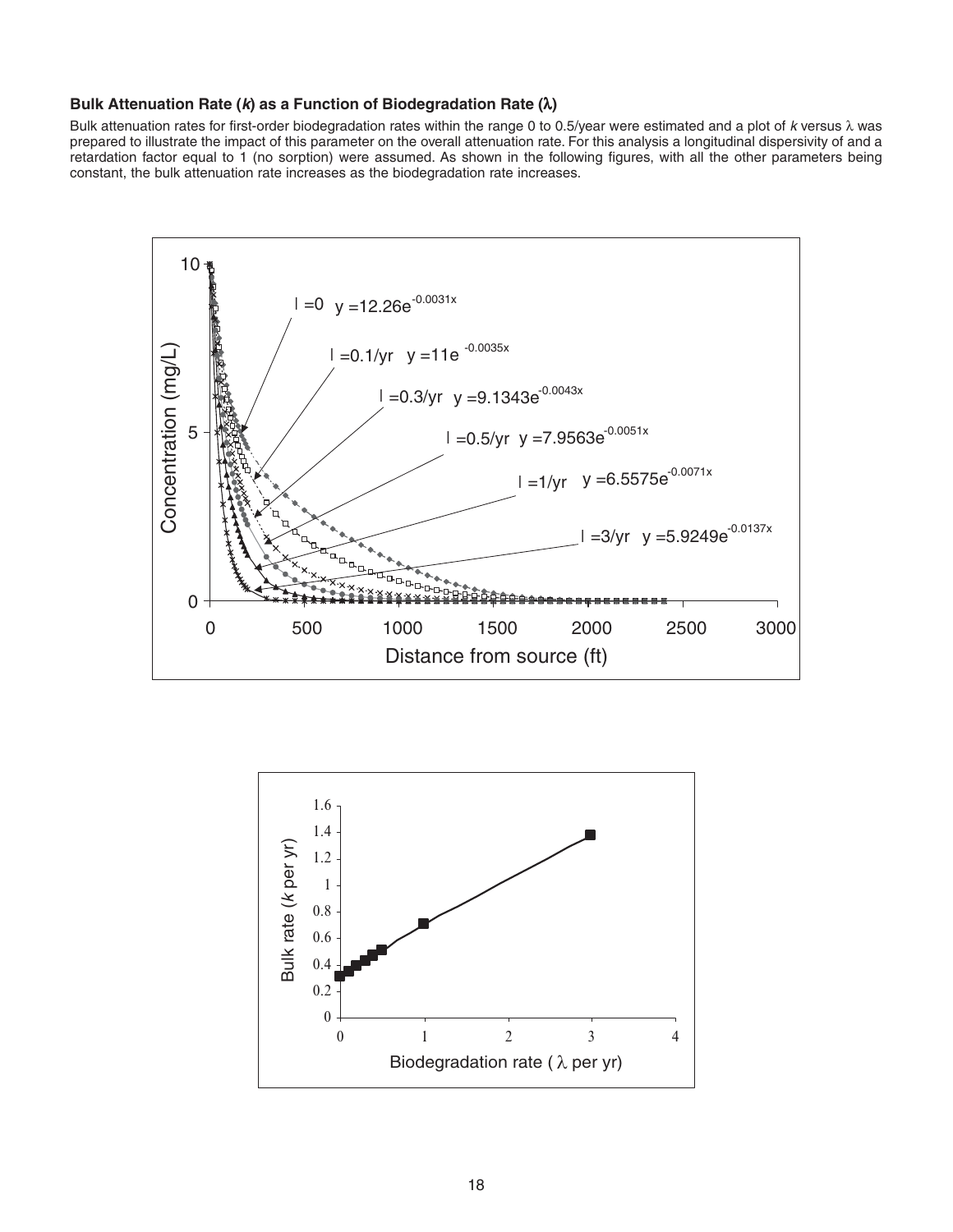# **Bulk Attenuation Rate (k) as a Function of Source Decay Rate (ksource )**

The figures below show the calculation of  $k$  for source decay rates varying between 0 and 0.69/yr as well as the resulting plot of bulk attenuation rate as a function of k<sub>soure</sub>. The effect of source decay was evaluated using the Bioscreen model (Newell et al., 1996). For<br>this scenario, a longitudinal dispersivity of 100 ft and no sorption nor biodegradat attenuation rate decreases as source decay rate increases.



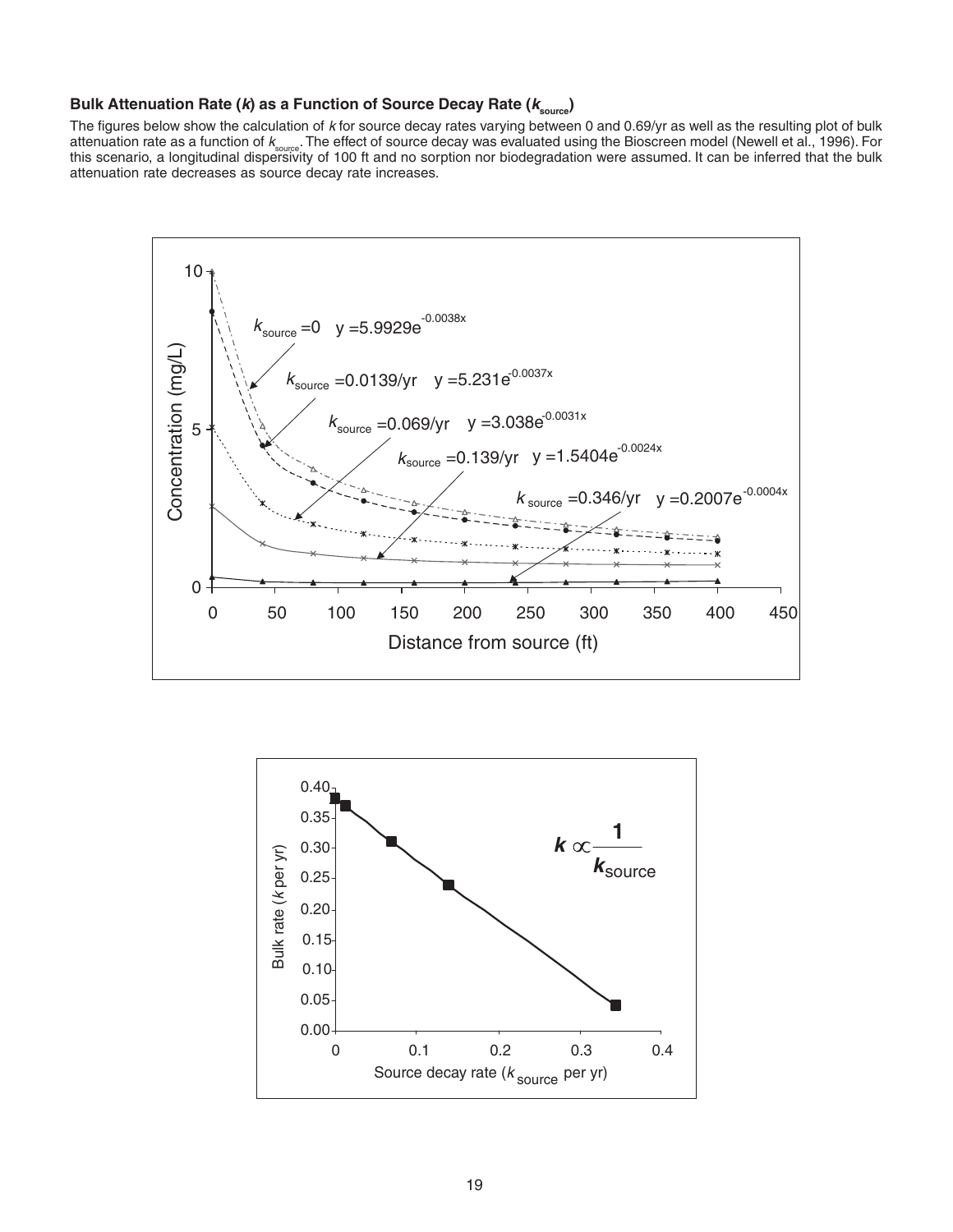# **Appendix III. Effect of Dispersion, Sorption, Biodegradation, and Source Decay on Concentration vs.Time Profiles**

**INTRODUCTION:** Concentration versus time profiles for a hypothetical case were generated using the Domenico solution to the advection-dispersion-biodegradation equation along the centerline of a plume to illustrate the impact of the different attenuation parameters on the point attenuation rate at two different locations, one near the source area and the other 200 ft downgradient from the source.

DATA: The parameters assumed for this example are as follows:

 $v_s$  = 100 ft/yr (median value from the HGDB database (Newell et al., 1990)), Y = 40 ft ,  $\alpha_y$  = 0.1  $\alpha_x$ , b = 10 ft (source thickness used for the Bioscreen runs)

**CALCULATION:** Four different scenarios were considered to estimate the effect of the different parameters on the overall attenuation rate: 1) the only process acting at the plume is dispersion ( $\alpha = 100$  ft); 2) previous scenario plus the effect of sorption (R=5); 3) dispersion, sorption, and biodegradation ( $\lambda$ =0.2 per yr) are acting; and 4) previous scenario plus the effect of source decay ( $k_{\text{max}}$ = 0.139 per yr).

For each scenario, the Domenico solution was applied to obtain concentrations at two locations: one near the source area (X=20 ft) and the other at a point located 200 ft downgradient from the source as a function of time. As illustrated in the figures below, when running Concentration vs. Time profiles, a decline in concentration near the source is not observed unless the source is decaying. Without source decay, the concentrations increase until they reach a steady-state maximum value and thereafter remain constant even when dispersion, sorption, and biodegradation are present at a site (scenarios 1, 2, and 3). On the other hand, when source decay is included, concentrations increase up to a maximum and decrease with time. (Note the two graphs have different scales).





It should be noted that while concentrations do not show attenuation as a function of time without source decay, a decrease in the maximum concentration occurs as a result of the various attenuation processes. For instance, the steady-state concentrations for the well located 20 ft from the source area were 9.5 mg/L when only dispersion was present, 9.5 mg/L when both sorption and dispersion were acting, 8.4 mg/L when dispersion, sorption and biodegradation were present, and 3.9 when source decay was included. Similarly, for the point located 200 ft from the source, maximum concentrations were 4.7, 4.7, 1.3, and 0.6 mg/L for scenarios 1, 2, 3, and 4, respectively. In other words, the more processes acting at a given site, the lower the maximum concentration observed. In addition, the presence of different processes impacts the time required to reach steady-state. For the source location, the time to steady-state was 15, 75, 12, and 3 years for scenarios 1, 2, 3, and 4, respectively; whereas for the downgradient location, the time to steady-state was 15, 100, 12, and 10 years for scenarios 1 to 4.

This example illustrates the impacts of the various attenuation processes on the maximum concentrations observed at different locations within a plume. It can be inferred that the more processes present at a given site, the lower the maximum concentration observed. The effect of individual parameters on the Concentration vs.Time profiles is discussed below.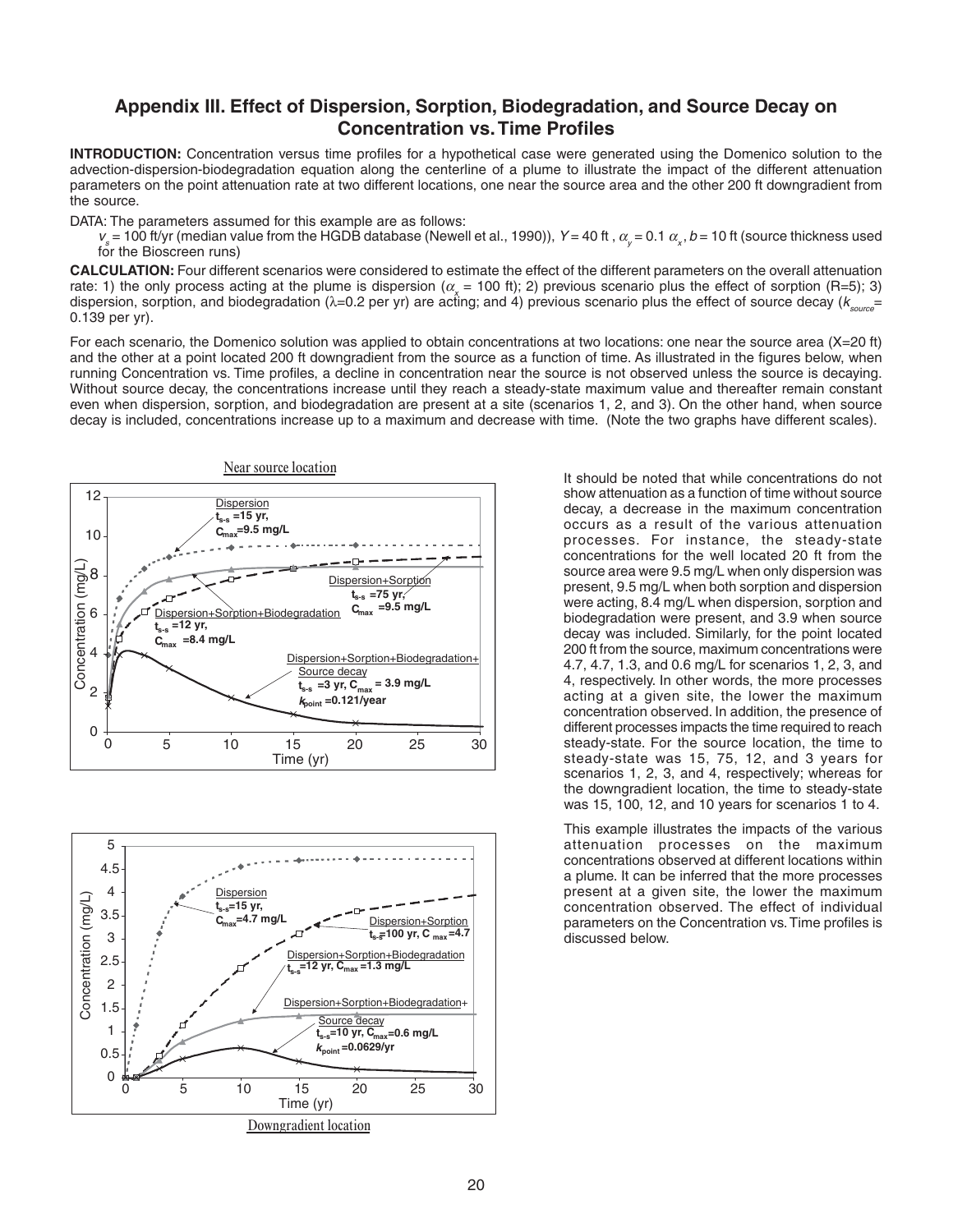# **Effect of Longitudinal Dispersivity (α<sub>x</sub>) on Concentration vs. Time Profiles**

The figures below show concentration vs. time profiles for different dispersivity values for a source location (X=20 ft) and a downgradient location (X=200 ft). The maximum concentration decreases as the longitudinal dispersivity increases and the time required to reach steady-state increases as dispersivity increases.



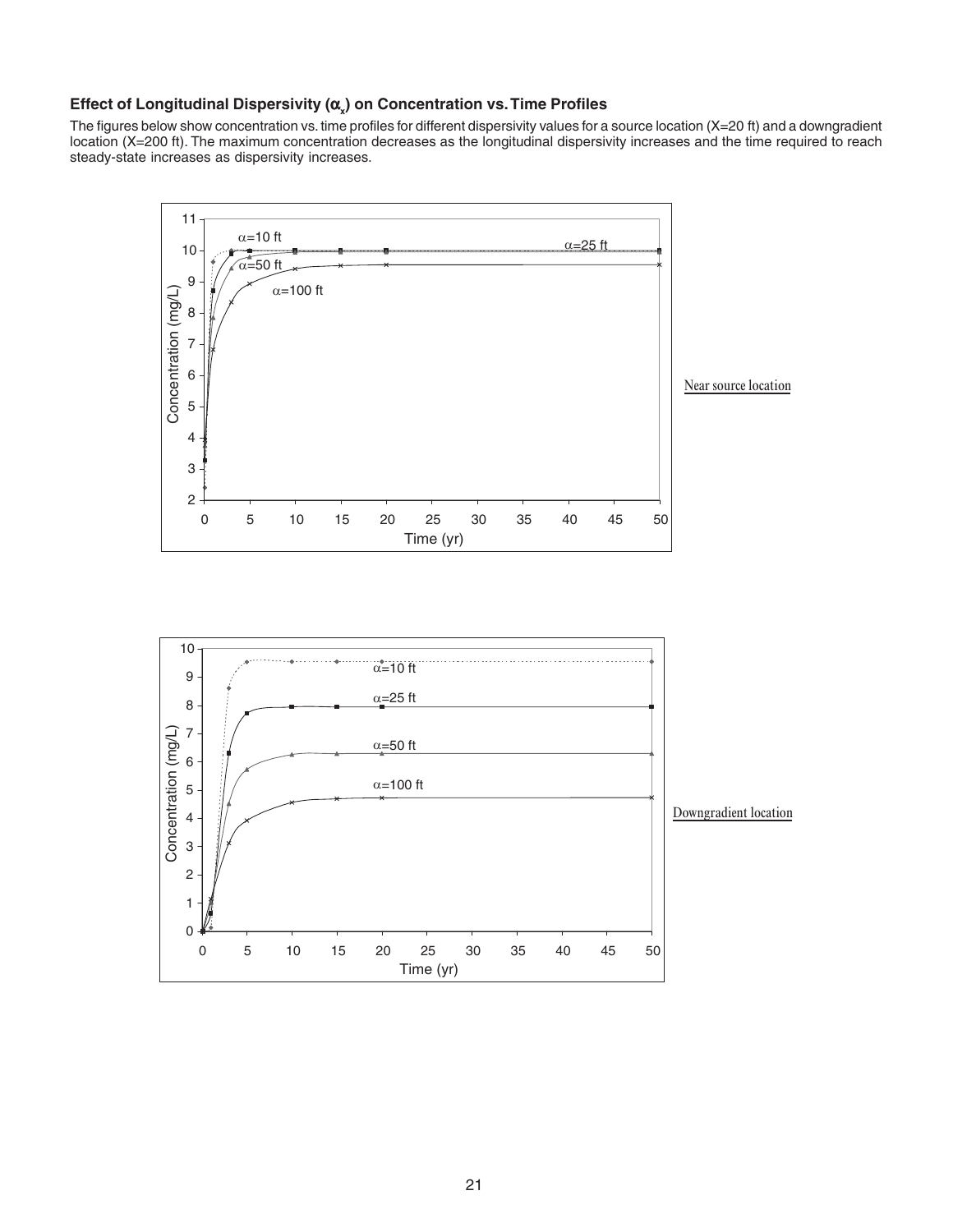#### **Effect of Sorption on Concentration vs.Time Profiles**

Changes in Concentration vs.Time profiles as a result of sorption were evaluated by plotting the profiles at the source and downgradient locations for different retardation factors. For this analysis a longitudinal dispersivity of 100 ft was assumed. As can be seen in the figures below, the time required to reach steady-state increases as the retardation factor increases. Sorption, however, does not change the steady-state concentration. (Note the two graphs have different scales.)



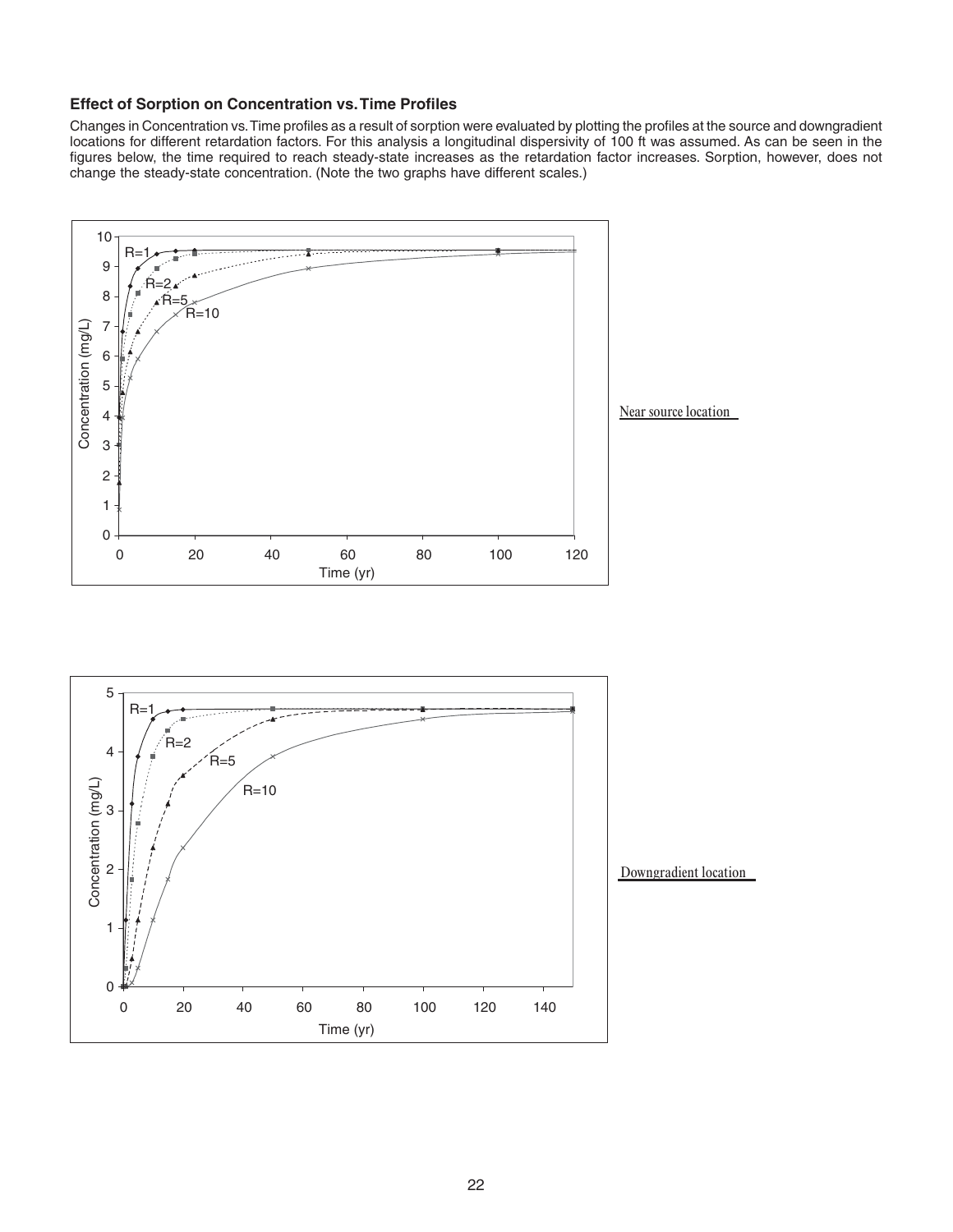#### **Effect of Biodegradation (**λ**) on Concentration vs.Time Profiles**

The figures below show concentration vs. time profiles for different biodegradation rates for both the source and downgradient locations. For this analysis a longitudinal dispersivity of 100 ft and a retardation factor equal to 1 (no sorption) were assumed. As shown below, the higher the biodegradation rate, the lower the maximum concentration and the shorter the time required to reach steady-state. (Note the two graphs have different scales.)



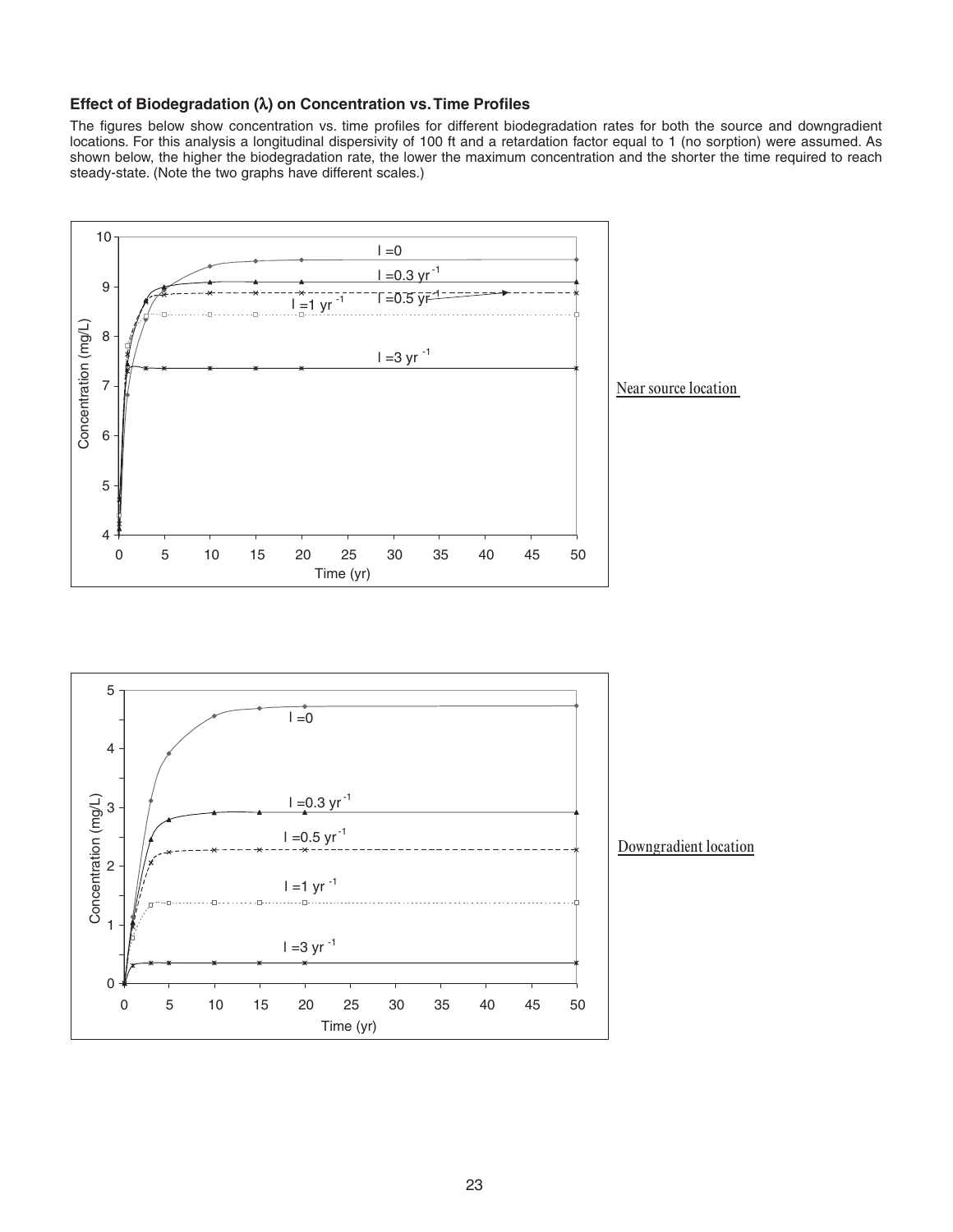# **Effect of Source Decay (ksource ) on Concentration vs.Time Profiles**

The figures below show concentration vs. time profiles for various source decay rates for both the source and downgradient locations. This scenario was run using the Bioscreen model (Newell et al., 1996) assuming a longitudinal dispersivity of 100 ft, no sorption and no biodegradation. The maximum concentration is shown to be inversely proportional to the source decay rate. (Note the two graphs have different scales.)





#### Downgradient location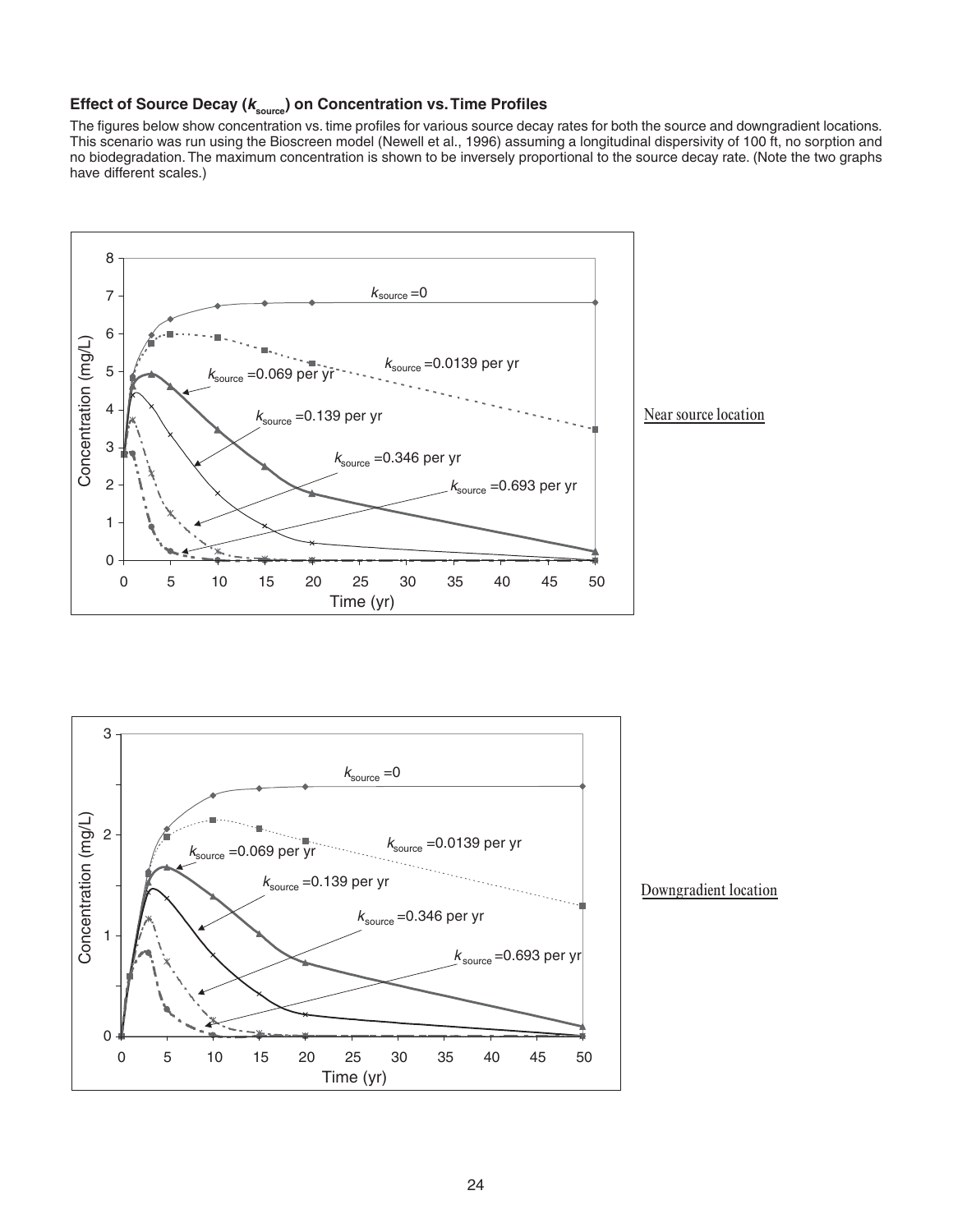# **Point Attenuation Rate kpoint as a Function of Source Decay (ksource )**

A further analysis of Concentration vs. Time profiles for different source decay rates was conducted to calculate  $k_{\text{point}}$  values. The<br>effect of source decay on the point attenuation rate was then evaluated by plotting t

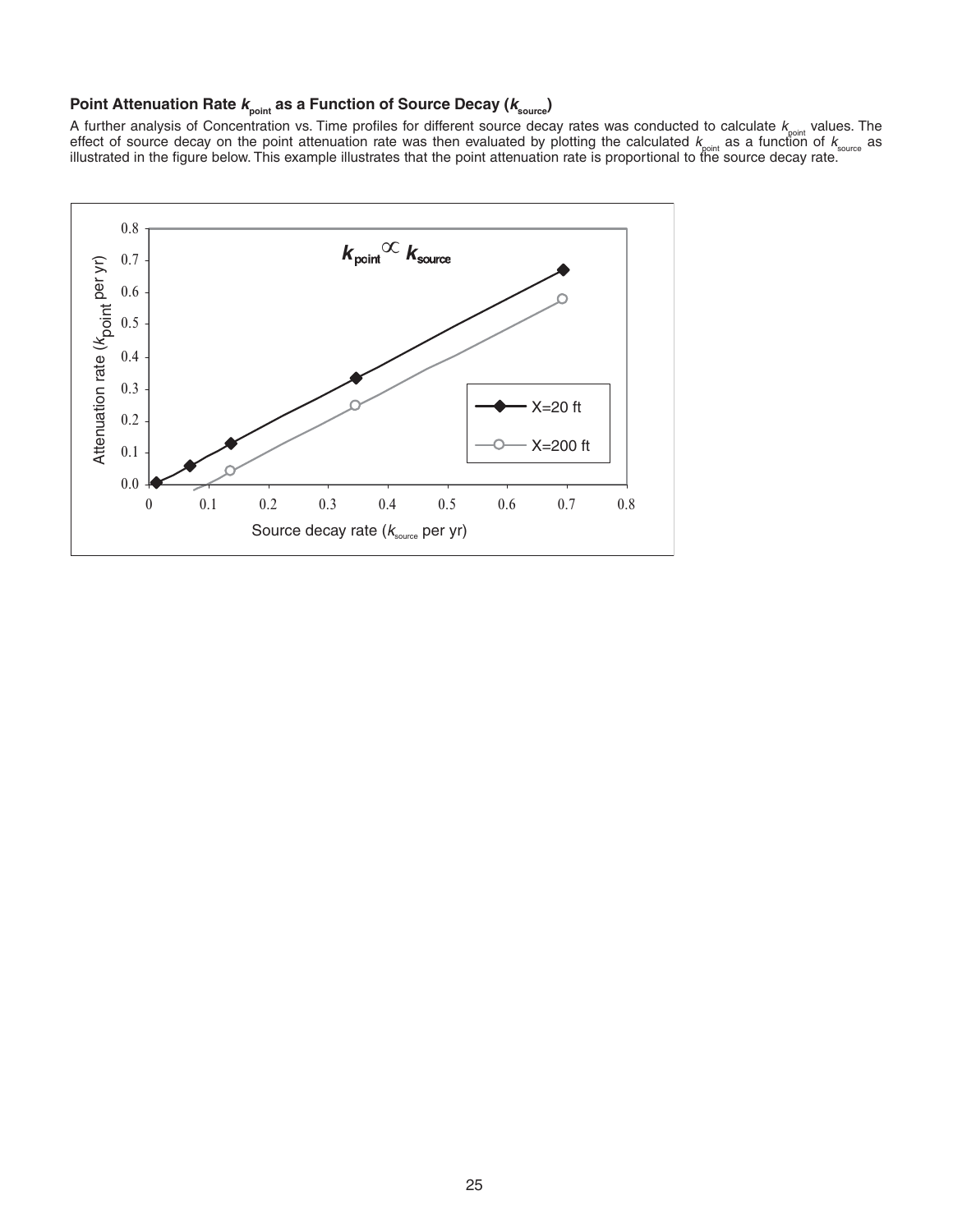#### **References**

- American Society for Testing and Materials, 1998. Standard Guide for Remediation of Ground Water by Natural Attenuation at Petroleum Release Sites. E 1943-98, West Conshohocken, PA. www.astm.org
- Aziz, C.E., C.J. Newell, J.R. Gonzales, P.E. Haas, T.P. Clement, and Y. Sun, 2000. BIOCHLOR Natural Attenuation Decision Support System, User's Manual Version 1.1, U.S. EPA, Office of Research and Development, EPA/600/R-00/008, Washington D.C., www.epa.gov/ada/csmos/models.html
- Borden, R.C., R.A. Daniel, L.E. LeBrun IV, and C.W. Davis, 1997. Intrinsic Biodegradation of MTBE and BTEX in a Gasoline-Contaminated Aquifer. Water Resour. Res. 33(5):1105-1115.
- Budge, T., S. Young, and J. Weaver. 2003. Rate-Constant Estimation Software (RaCES) for Extracting Biodegradation Rates from Field Data. Available in 2003 from Jim Weaver at weaver.jim@epa.gov, Later in 2003 the software will be available at http://www.epa.gov/athens/onsite/index.html, and http://www.epa.gov/ceampubl/gwater/index.htm
- Buscheck, T.E., and C.M. Alcantar, 1995. "Regression Techniques and Analytical Solutions to Demonstrate Intrinsic Bioremediation." In, Proceedings of the 1995 Battelle International Conference on In-Situ and On Site Bioreclamation, R. E. Hinchee and R. F. Olfenbuttel eds., Battelle Memorial Institute, Butterworth-Heinemann, Boston, MA.
- Dupont, R.R., C. J. Bruell, D. C. Downey, S. G. Huling, M. C. Marley, R. D. Norris, B. Pivetz, 1998. Innovative site remediation technology,design and application. Bioremediation. American Academy of Environmental Engineers, Annapolis, MD. 450 pp.
- Einarson, M.D. and D.M. Mackay, 2001. Predicting Impacts of Groundwater Contamination. Environ. Sci. Technol. 35(3):66A-73A.
- Hyman, M., and R.R. Dupont, 2001. Groundwater and soil remediation: process design and cost estimating of proven technologies. American Society of Civil Engineers Press, Reston, VA. 517 pp.
- Kan, A.T., G. Fu, M. Hunter, W. Chen, C.H. Ward, and M.B. Tomson, 1998. "Irreversible Sorption of Neutral Hydrocarbons to Sediments: Experimental Observations and Model Predictions," Environ. Sci. Technol., 32: 892-902.
- Kolhatkar, R., J. Wilson, and L.E. Dunlap. 2000. Evaluating Natural Biodegradation of MTBE at Multiple UST Sites. Proceedings of the Petroleum Hydrocarbons and Organic Chemicals in Ground Water: Prevention, Detection, and Remediation Conference, API, NGWA, STEP Conference and Exposition, Anaheim, CA, November 15-17, 2000, pp. 32-49.
- Mace, R.E., R.S. Fisher, D.M. Welch, and S.P. Parra, 1997. Extent, Mass, and Duration of Hydrocarbon Plumes from Leaking Petroleum Storage Tank Sites in Texas, Bureau of Economic Geology, University of Texas, Geologic Circular 97-1, Austin, Texas, 1997.
- New Jersey Department of Environmental Protection, 1998. Final Guidance on Designation of Classification Exception Areas, www.state.nj.us/dep/srp/dl/ceaguid2.pdf
- Newell, C.J., and J.A. Connor, 1998. Characteristics of Dissolved Hydrocarbon Plumes: Results of Four Studies, American Petroleum Institute, Washington D.C., December, 1998. www.gsi-net.com
- Newell, C.J., S.K. Farhat, P.C. de Blanc, and J.R. Gonzales, 2002. BIOSOURCE Source Attenuation Decision Support System and Database," Air Force Center for Environmental Excellence, Brooks AFB, TX, in review.
- Newell, C.J., R.K. McLeod, and J. Gonzales, 1996. BIOSCREEN Natural Attenuation Decision Support System, EPA /600/R-96/ 087, August, 1996. www.epa.gov/ada/csmos/models.html
- Newell, C.J., L.P. Hopkins, and P.B. Bedient, 1990. "A Hydrogeologic Database for Ground Water Modeling." Ground Water, 28(5): 703-714.
- Peargin, T.R. , 2002. Relative Depletion Rates of MTBE, Benzene, and Xylene from Smear Zone Non-Aqueous Phase Liquid. In Bioremediation of MTBE, Alcohols, and Ethers. Editors V.S. Magar, J.T. Gibbs, K.T. O'Reilly, M.R. Hyman, and A. Leeson. Proceedings of the Sixth International In Situ and On-Site Bioremediation Symposium. San Diego, California, June 4-7, 2001. Battelle Press. Pages 67 to 74.
- Reid, J. B., and Reisinger, H. J. 1999. Comparative MtBE versus Benzene Plume Length Behavior BP Oil Company Florida Facilities. Prepared by Integrated Sciences & Technology, Marietta, Georgia for BP Oil Company, Cleveland, Ohio.
- Remediation Technologies Development Forum, 1997. Natural Attenuation of Chlorinated Solvents in Groundwater Seminar, RTDF, www.dep.state.pa.us/dep/deputate/airwaste/wm/ remserv/biotreat/P\_Pman.pdf.
- Rifai, H.S., R. C. Borden, J. T. Wilson and C. H. Ward. (1995). Intrinsic bioattenuation for subsurface restoration, Intrinsic Bioremediation, R. E. Hinchee, J.T. Wilson, and D.C. Downey, eds., Battelle Memorial Institute, Columbus, OH, 1-29.
- Rifai, H. S., and C.J. Newell, 2002. Estimating First Order Decay Constants for Petroleum Hydrocarbon Biodegradation in Groundwater, American Petroleum Institute, Soil/Groundwater Technical Task Force, Washington, DC.
- Rice, D.W., R.D. Grose, J.C. Michaelsen, B.P. Dooher, D.H. MacQueen, S.J. Cullen, W.E. Kastenberg, L.G. Everett, and M.A. Marino, 1995. California Leaking Underground Fuel Tank (LUFT) Historical Case Analysis, California Environmental Protection Department, November 16, 1995.
- Semprini, L., P.K. Kitanidis, D.H. Kampbell, and J.T. Wilson, 1995. Anaerobic Transformation of Chlorinated Aliphatic Hydrocarbons in a Sand Aquifer Based on Spatial Chemical Distributions. Water Resour. Res. 31(4):1051-1062.
- Suarez, M. P. and H. S. Rifai, 1999. Biodegradation Rates for Fuel Hydrocarbons and Chlorinated Solvents in Groundwater, Bioremediation J., 3(4):337 - 362, 1999.
- U.S. Environmental Protection Agency, 1998a. Technical Protocol for Evaluating Natural Attenuation of Chlorinated Solvents in Groundwater, EPA/600/R/128, Washington D.C., Sept. 1998. www.epa.gov/swerust1/oswermna/mna\_epas.htm
- U.S. Environmental Protection Agency, 1998b. Seminar Series on Monitored Natural Attenuation for Ground Water, EPA/625/ K-98/ 001, Washington, D.C., September 1998. www.epa.gov/ swerust1/oswermna/mna\_epas.htm
- U.S. Environmental Protection Agency, 1999. Use of Monitored Natural Attenuation at Superfund, RCRA Corrective Action, and Underground Storage Tank Sites, Office of Solid Waste and Emergency Response (OSWER), Directive 9200.4-17P, Final Draft, Washington, D.C., April 21, 1999. www.epa.gov/ swerust1/oswermna/mna\_epas.htm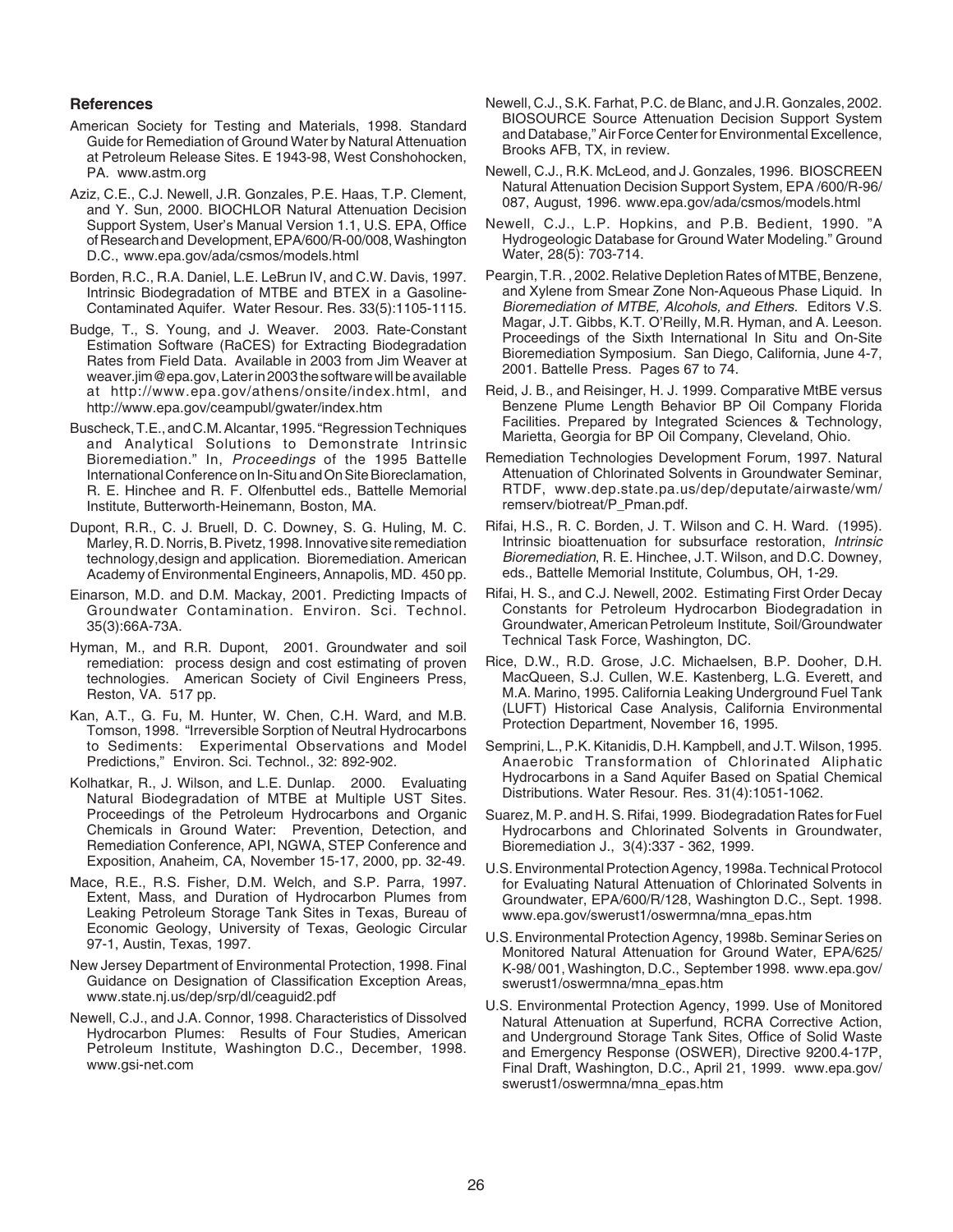- Wiedemeier, T. H, H.S. Rifai, C. J. Newell, and J. T. Wilson, 1999. Natural Attenuation of Fuel Hydrocarbons and Chlorinated Solvents in the Subsurface, John Wiley and Sons, NY, 1999. www.gsi-net.com
- Wiedemeier, T.H., J.T. Wilson, D.H. Kampbell, R.N. Miller, and J.E. Hansen, 1995. Technical Protocol for Implementing Intrinsic Remediation with Long-Term Monitoring for Natural Attenuation of Fuel Contamination Dissolved in Groundwater (Revision 0), Air Force Center for Environmental Excellence, Brooks AFB, TX, November 1995.
- Wilson, J.T., J.S. Cho, B.H. Wilson, and J.A.Vardy, 2000, Natural Attenuation of MTBE in the Subsurface under Methanogenic Conditions, EPA/600/R-00/006, www.epa.gov/ada/ publications.html.
- Wilson, J.T., and R. Kolhatkar. 2002. Role of Natural Attenuation in Life Cycle of MTBE Plumes. J. Environ. Eng., 128(9):876- 882.
- Wisconsin Department of Natural Resources, 1999. Interim Guidance on Natural Attenuation for Petroleum Releases, PUBL-RR-614, Wisconsin DNR, Bureau for Remediation and Redevelopment.